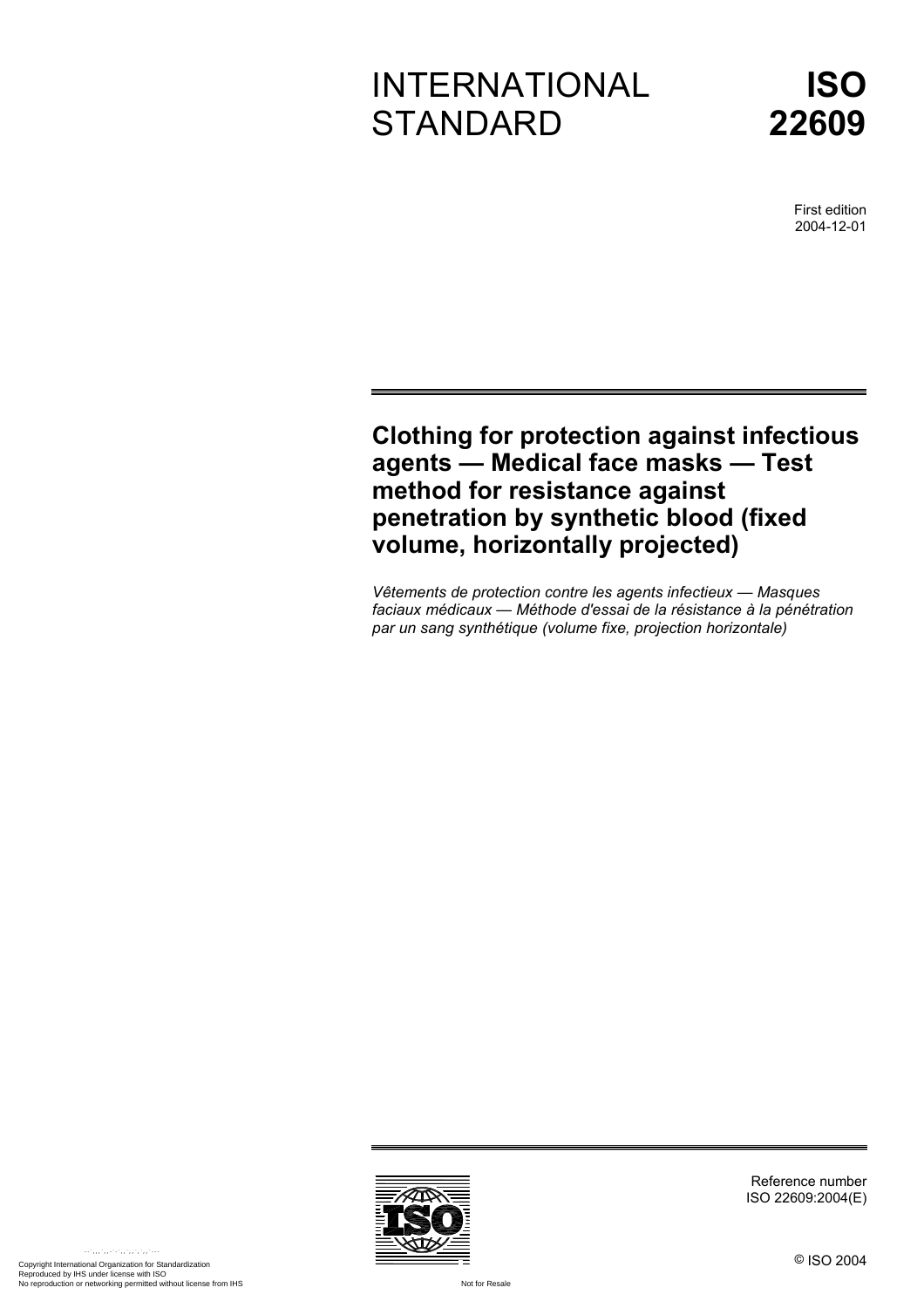#### **PDF disclaimer**

This PDF file may contain embedded typefaces. In accordance with Adobe's licensing policy, this file may be printed or viewed but shall not be edited unless the typefaces which are embedded are licensed to and installed on the computer performing the editing. In downloading this file, parties accept therein the responsibility of not infringing Adobe's licensing policy. The ISO Central Secretariat accepts no liability in this area.

Adobe is a trademark of Adobe Systems Incorporated.

Details of the software products used to create this PDF file can be found in the General Info relative to the file; the PDF-creation parameters were optimized for printing. Every care has been taken to ensure that the file is suitable for use by ISO member bodies. In the unlikely event that a problem relating to it is found, please inform the Central Secretariat at the address given below.

© ISO 2004

All rights reserved. Unless otherwise specified, no part of this publication may be reproduced or utilized in any form or by any means, electronic or mechanical, including photocopying and microfilm, without permission in writing from either ISO at the address below or ISO's member body in the country of the requester.

ISO copyright office Case postale 56 • CH-1211 Geneva 20 Tel. + 41 22 749 01 11 Fax + 41 22 749 09 47 E-mail copyright@iso.org Web www.iso.org

Published in Switzerland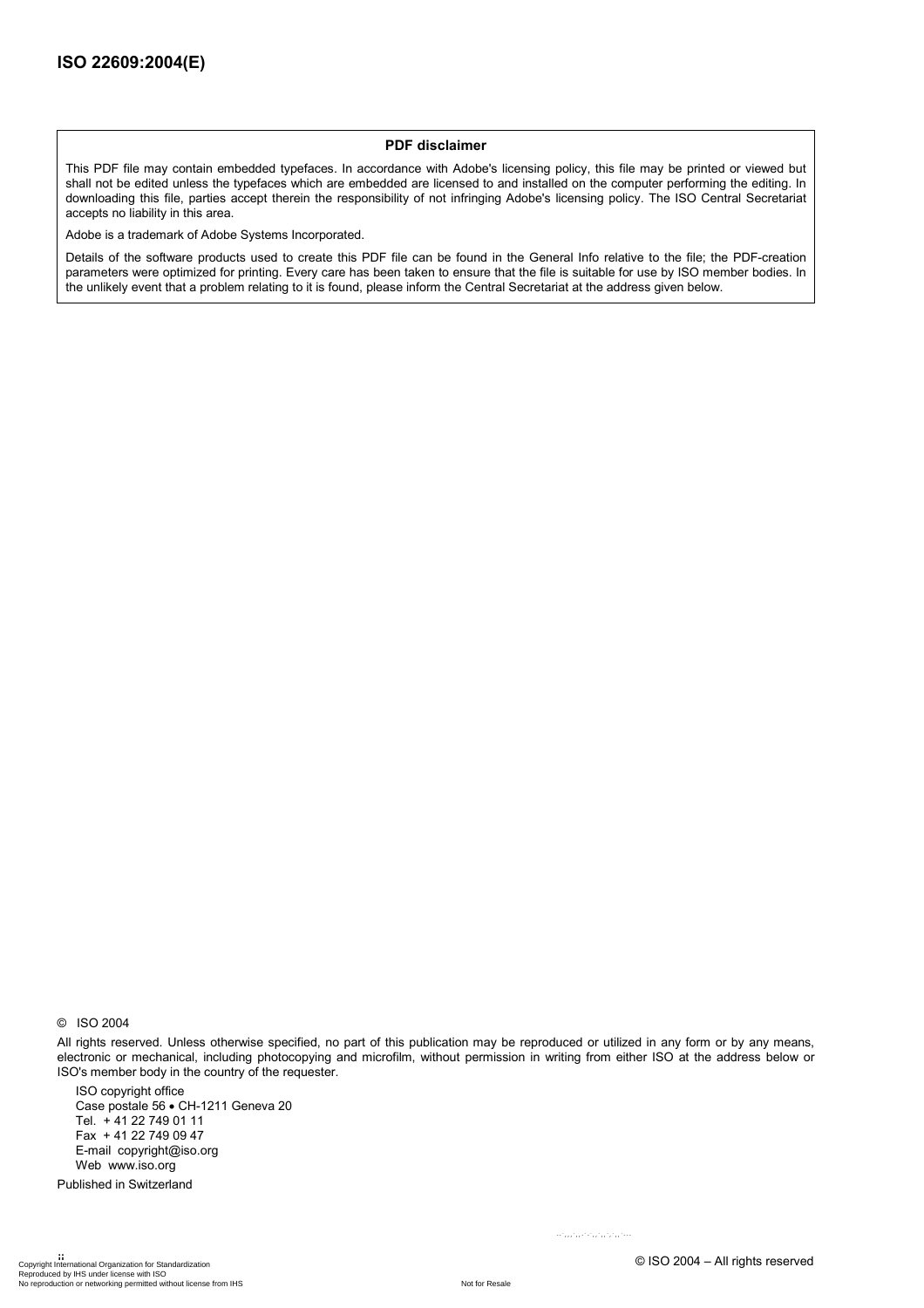## **Contents**

Page

| 1                                                                                         |  |  |  |
|-------------------------------------------------------------------------------------------|--|--|--|
| $\mathbf{2}$                                                                              |  |  |  |
| 3                                                                                         |  |  |  |
| 4                                                                                         |  |  |  |
| 5<br>5.1<br>5.2                                                                           |  |  |  |
| 6                                                                                         |  |  |  |
| $\overline{7}$<br>7.1<br>7.2<br>7.3                                                       |  |  |  |
| 8                                                                                         |  |  |  |
|                                                                                           |  |  |  |
|                                                                                           |  |  |  |
| Annex C (informative) Derivation of equations for stream velocity and time of delivery 13 |  |  |  |
|                                                                                           |  |  |  |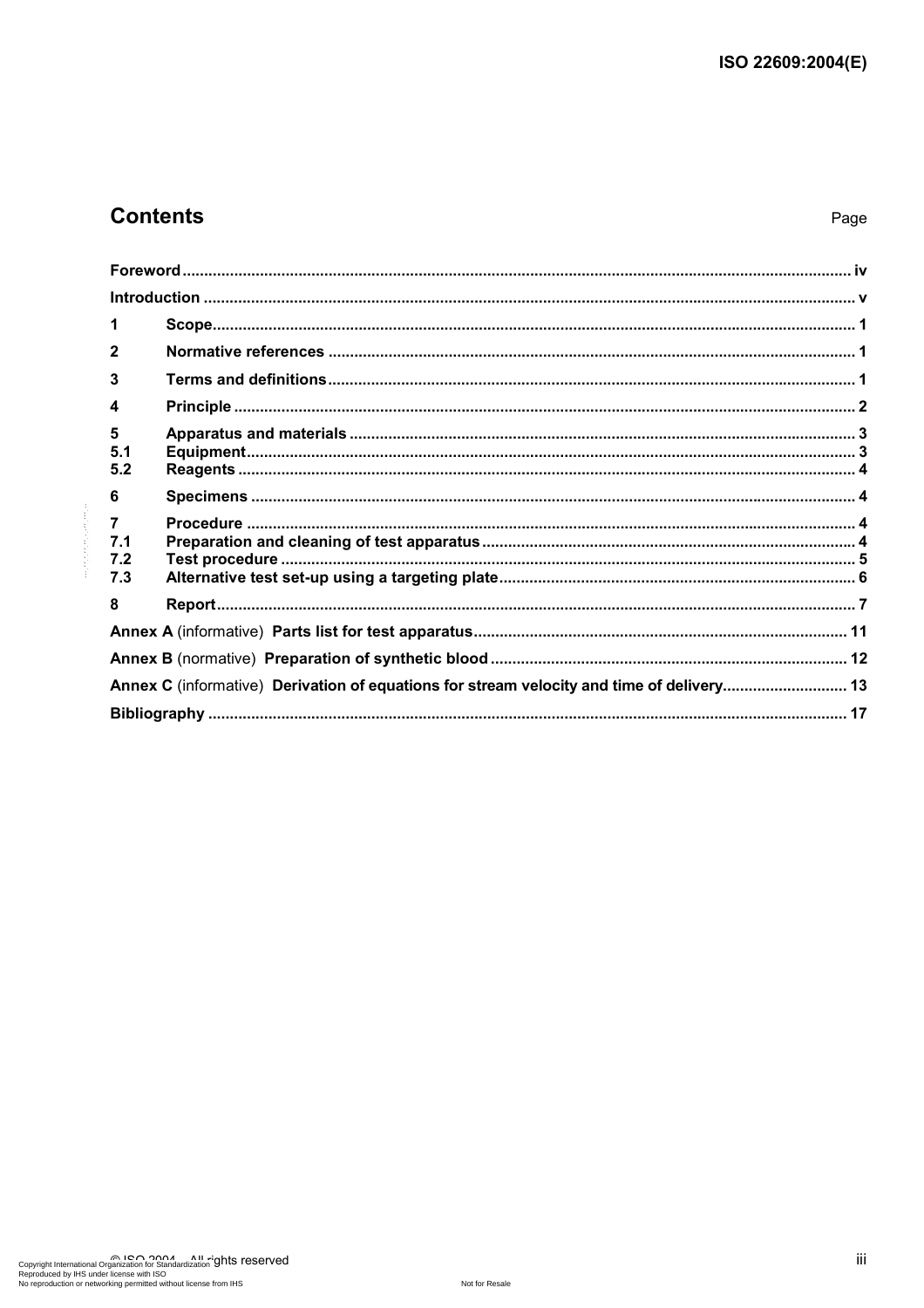## **Foreword**

ISO (the International Organization for Standardization) is a worldwide federation of national standards bodies (ISO member bodies). The work of preparing International Standards is normally carried out through ISO technical committees. Each member body interested in a subject for which a technical committee has been established has the right to be represented on that committee. International organizations, governmental and non-governmental, in liaison with ISO, also take part in the work. ISO collaborates closely with the International Electrotechnical Commission (IEC) on all matters of electrotechnical standardization.

International Standards are drafted in accordance with the rules given in the ISO/IEC Directives, Part 2.

The main task of technical committees is to prepare International Standards. Draft International Standards adopted by the technical committees are circulated to the member bodies for voting. Publication as an International Standard requires approval by at least 75 % of the member bodies casting a vote.

Attention is drawn to the possibility that some of the elements of this document may be the subject of patent rights. ISO shall not be held responsible for identifying any or all such patent rights.

ISO 22609 was prepared by Technical Committee ISO/TC 94, *Personal safety — Protective clothing and*  equipment, Subcommittee SC 13, Protective clothing. It is based on ASTM F1862-00a<sup>[4]</sup>.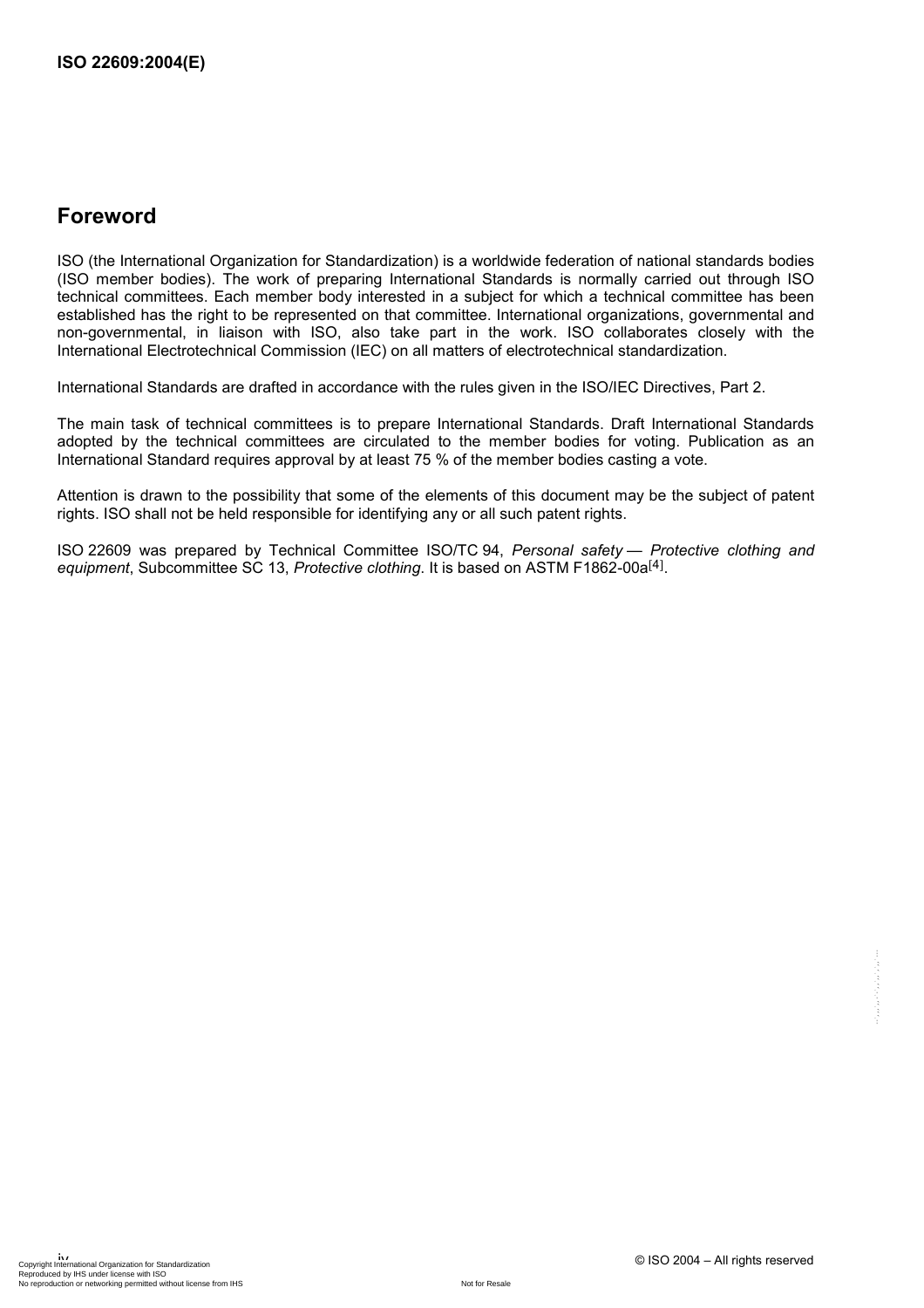## **Introduction**

Workers, primarily those in the health care profession, involved in treating and caring for individuals injured or sick, can be exposed to biological liquids capable of transmitting disease. These diseases, which may be caused by a variety of microorganisms, can pose significant risks to life and health. This is especially true of blood-borne viruses that cause hepatitis [Hepatitis B Virus (HBV) and Hepatitis C Virus (HCV)] and acquired immune deficiency syndrome (AIDS) [Human Immunodeficiency Virus (HIV)]. Since engineering controls cannot eliminate all possible exposures, attention is placed on reducing the potential of direct skin contact through the use of protective clothing that resists penetration. This test method was developed for ranking the synthetic blood penetration resistance performance of medical face masks in a manner representing actual use as might occur when the face mask is contacted by a high velocity stream of blood from a punctured wound.

The test method is intended to evaluate the protection of the health care provider's face from exposure to blood and body fluids. It is used to evaluate the resistance of medical face masks to penetration by synthetic blood under high-velocity liquid contact with the medical face mask surface of a fixed volume over a relatively short period of time (0 s to 2,5 s). Medical face mask "pass/fail" determinations are based on visual detection of synthetic blood penetration.

NOTE 1 Medical face masks are intended to resist liquid penetration from the splatter or splashing of blood, body fluids, and other potentially infectious materials. Many factors can affect the wetting and penetration characteristics of body fluids, such as: surface tension; viscosity; and polarity of the fluid, as well as the structure and relative hydrophilicity or hydrophobicity of the materials. The surface tension range for blood and body fluids (excluding saliva) is approximately 0,042 N/m to 0,060 N/m<sup>[1]</sup>. To help simulate the wetting characteristics of blood and body fluids, the surface tension of the synthetic blood is adjusted to approximate the lower end of this surface tension range. The resulting surface tension of the synthetic blood is  $(0.042 \pm 0.002)$  N/m.

NOTE 2 During a medical procedure, a blood vessel can be punctured resulting in a high-velocity stream of blood impacting a protective medical face mask. The impact velocity depends on several factors, the most important being the blood pressure of the patient. A second factor is the distance from the puncture. The velocity of larger punctures drops because the pressure in the blood vessel drops quickly. Because only small punctures cause high-velocity streams, large punctures were not used to model the range of blood-splatter velocities considered in this test. Furthermore, this test method is based on the assumption that the medical face mask will be in close proximity to the puncture area. This test method is therefore based on the impact velocity of a stream of fluid that corresponds to the target blood pressure.

NOTE 3 The mean human blood pressure generally varies over a range of about 10,6 kPa to 16,0 kPa (80 mm Hg to 120 mm Hg)<sup>[2]</sup>. In this test method, medical face masks are tested at stream velocities corresponding to 10.6 kPa, 16,0 kPa, and 21,3 kPa (80 mm Hg, 120 mm Hg, and 160 mm Hg, respectively). This test method permits the use of other non-standard test pressures, stream velocities, fluid volumes, and specimen orientations for evaluating medical face mask penetration resistance consistent with specific applications.

This International Standard does not apply to all forms or conditions of blood-borne pathogen exposure. Users of the test method should review modes for face exposure and assess the appropriateness of this test method for their specific application.

This International Standard primarily addresses the performance of materials or certain material constructions used in medical face masks. This test method does not address the performance of the medical face mask's design, construction, interfaces or other factors which may affect the overall protection offered by the medical face mask and its operation (such as filtration efficiency and pressure drop).

This test method does not address breathability of the medical face mask materials or any other properties affecting the ease of breathing through the medical face mask. This test method evaluates medical face masks as an item of protective clothing. This test method does not evaluate the performance of medical face masks as protection against contamination via airborne exposure pathways or in the prevention of the penetration of aerosolized body fluids deposited on the medical face mask.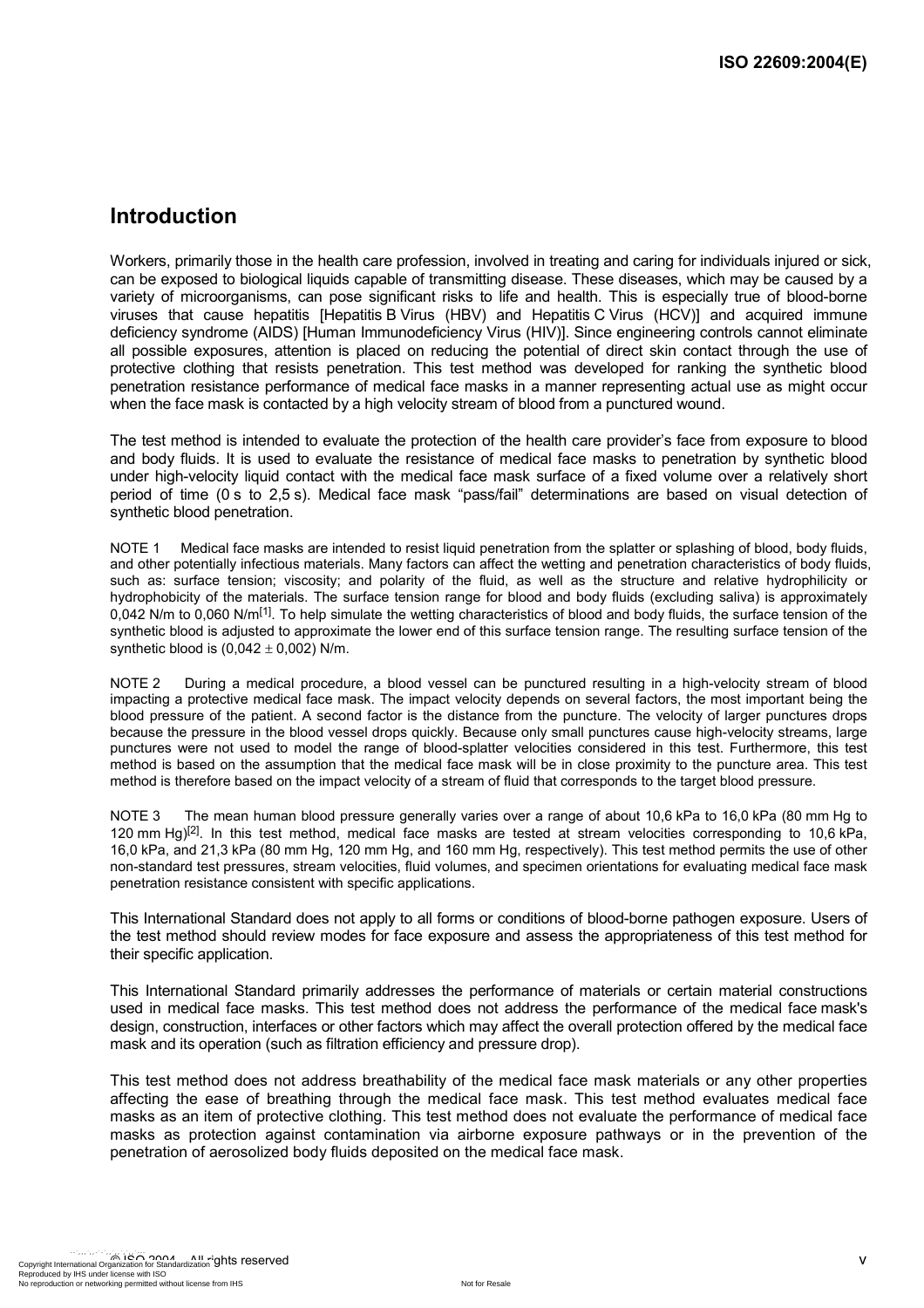NOTE 4 Users of this test method should realize that certain tradeoffs exist between improved resistance of medical face masks to penetration by synthetic blood and in pressure drop across mask materials which is an indicator of the breathability of the face mask. In general, increasing synthetic blood penetration resistance for medical face masks results in increasing pressure drop or reduced breathability for medical face masks of the same design and fit of the individual wearer.

NOTE 5 This test method evaluates medical face masks as an item of protective clothing and does not evaluate medical face masks as respirators. If respiratory protection for the wearer is needed, an approved respirator should be used. This test method can be used to evaluate the resistance of a respirator to penetration by synthetic blood, if warranted.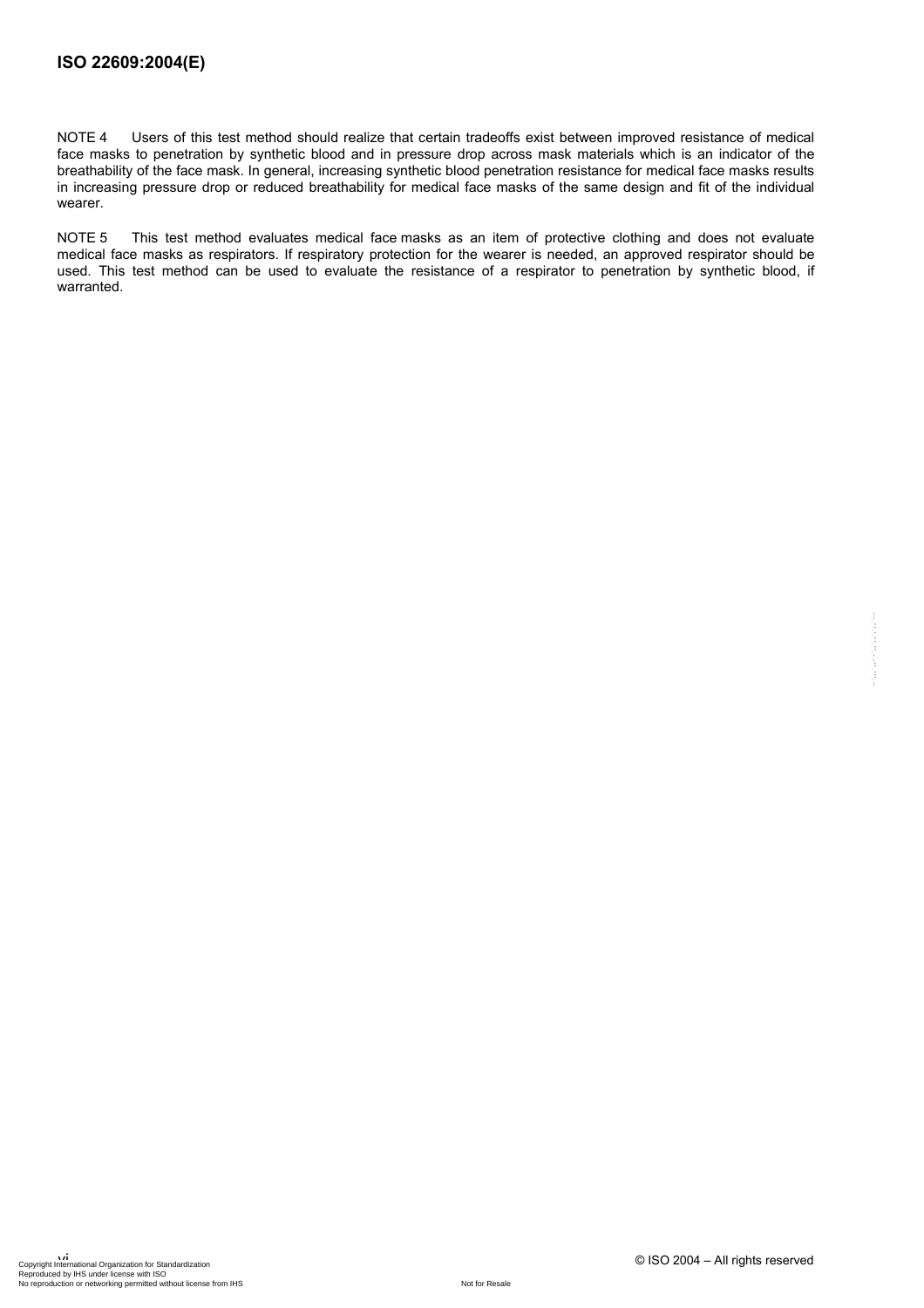## **Clothing for protection against infectious agents — Medical face masks — Test method for resistance against penetration by synthetic blood (fixed volume, horizontally projected)**

#### **1 Scope**

This International Standard describes a laboratory test method for measuring the resistance of medical face masks to penetration by a splash of synthetic blood.

This International Standard primarily addresses the performance of materials or certain material constructions used in medical face masks. This test method does not address the performance of the medical face mask's design, construction, interfaces or other factors which may affect the overall protection offered by the medical face mask and its operation (such as filtration efficiency and pressure drop).

This test method does not evaluate the performance of medical face masks as a protection against contamination via airborne exposure pathways or in the prevention of the penetration of aerosolized body fluids deposited on the medical face mask.

#### **2 Normative references**

The following referenced documents are indispensable for the application of this document. For dated references, only the edition cited applies. For undated references, the latest edition of the referenced document (including any amendments) applies.

ISO 304, *Surface active agents — Determination of surface tension by drawing up liquid films*

ISO 2859-1, *Sampling procedures for inspection by attributes — Part 1: Sampling schemes indexed by acceptance quality limit (AQL) for lot-by-lot inspection*

#### **3 Terms and definitions**

For the purposes of this document, the following terms and definitions apply.

#### **3.1**

#### **aerosolized body fluids**

body fluids which have been dispersed into air as very small liquid droplets

#### **3.2**

#### **airborne exposure pathways**

inhalation routes of exposure to the medical face mask wearer

NOTE Inhalation routes of exposure do not include streams of blood or body fluid that may be expelled from a wound.

#### **3.3**

#### **blood-borne pathogen**

any infectious secreted or excreted bacterium, virus, or other disease-inducing microbe carried in blood or other body fluids  $-1$ ,  $-1$ ,  $-1$ ,  $-1$ ,  $-1$ ,  $-1$ ,  $-1$ ,  $-1$ ,  $-1$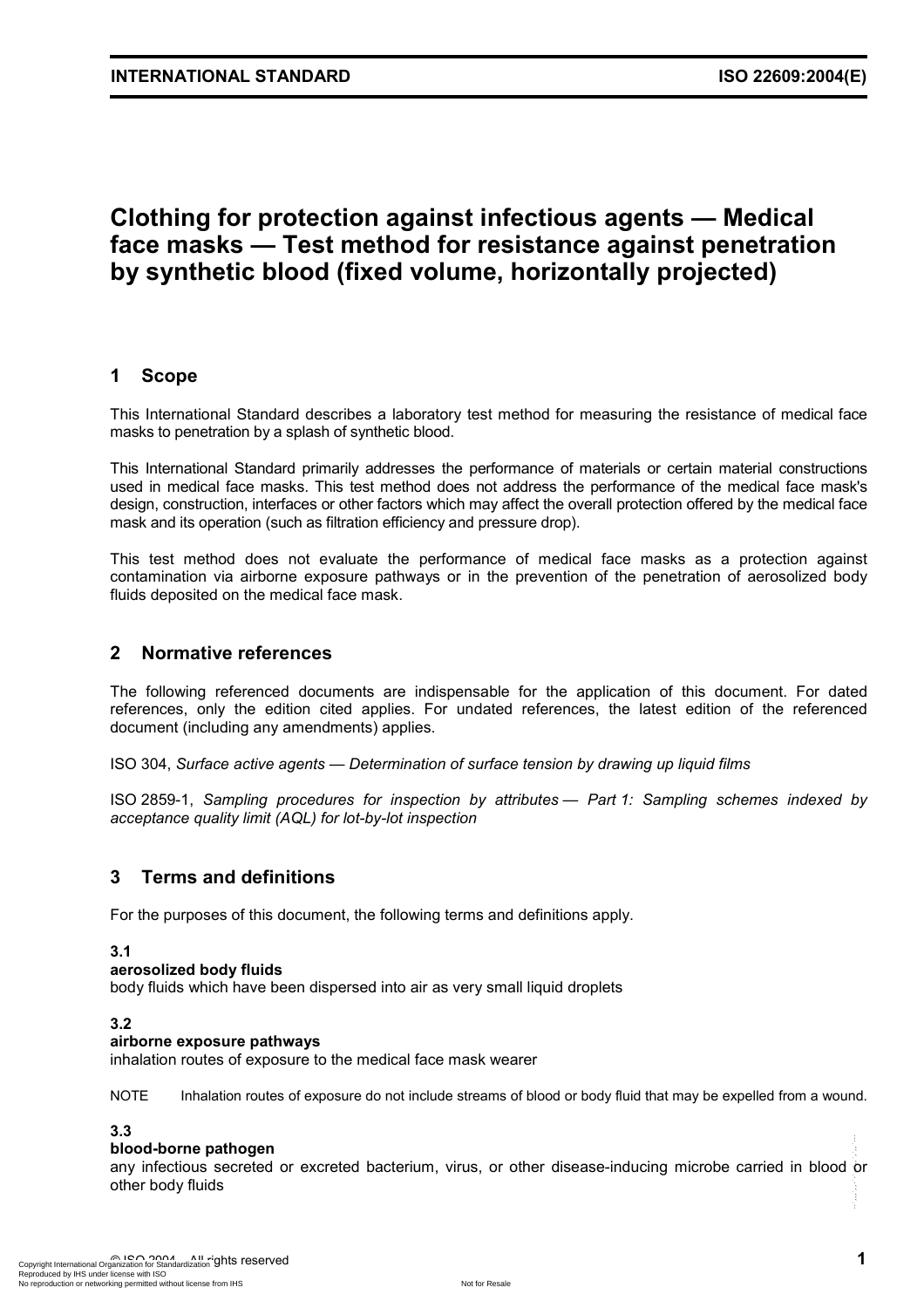#### **3.4**

#### **body fluid**

any liquid produced (secreted or excreted) by the body

NOTE For the purpose of this International Standard, body fluids include those liquids potentially infected with bloodborne pathogens, including, but not limited to, blood, semen, vaginal secretions, cerebrospinal fluid, synovial fluid and peritoneal fluid, amniotic fluid, saliva in dental procedures, and any body fluid that is visibly contaminated with blood, and all body fluids in situations where it is difficult or impossible to differentiate between body fluids.

#### **3.5**

#### **body-fluid simulant**

liquid which is used to act as a model for human body fluids

#### **3.6**

#### **medical face mask**

item of protective clothing designed to protect portions of the wearer's face, including at least the mucous membrane areas of the wearer's nose and mouth, from contact with blood and other body fluids during medical procedures

#### **3.7**

#### **penetration**

flow of particles or liquids through closures, porous materials, seams and holes or other imperfections in a protective clothing material

NOTE In this International Standard, the penetration liquid is synthetic blood.

#### **3.8**

#### **protective clothing**

any material or combination of materials used in an item of clothing for the purpose of isolating parts of the body from contact with a potential hazard

NOTE For the purpose of this International Standard, the potential hazard of contact with blood or other body fluids is simulated.

#### **3.9**

#### **synthetic blood**

mixture of amaranth dye, surfactant, thickening agent, inorganic salts and distilled water having a surface tension representative of blood and some other body fluids

NOTE The synthetic blood in this test method does not simulate all of the characteristics of blood or body fluids. For example, this synthetic blood does not simulate polarity (wetting characteristics), coagulation, or content of cell matter.

#### **4 Principle**

A specimen medical face mask is supported on an apparatus. A volume of synthetic blood is sprayed horizontally at the specimen mask to simulate the scenario of a mask being splashed by a punctured blood vessel. The volume of fluid, distance to impact, orifice size and fluid velocity are defined in this method and intended to be consistent with this health care scenario. --`,,,`,,-`-`,,`,,`,`,,`---

Any evidence of synthetic blood penetration on the side of the medical face mask contacting the wearer's face constitutes failure. Results are reported as "pass/fail".

Specimen medical face masks are evaluated at a total of three different velocities corresponding to human blood pressures of 10,6 kPa, 16,0 kPa, and 21,3 kPa. Test results are reported at each velocity and the medical face mask is rated at the highest corresponding blood pressure for which medical face mask specimens demonstrate an acceptable quality limit of 4,0.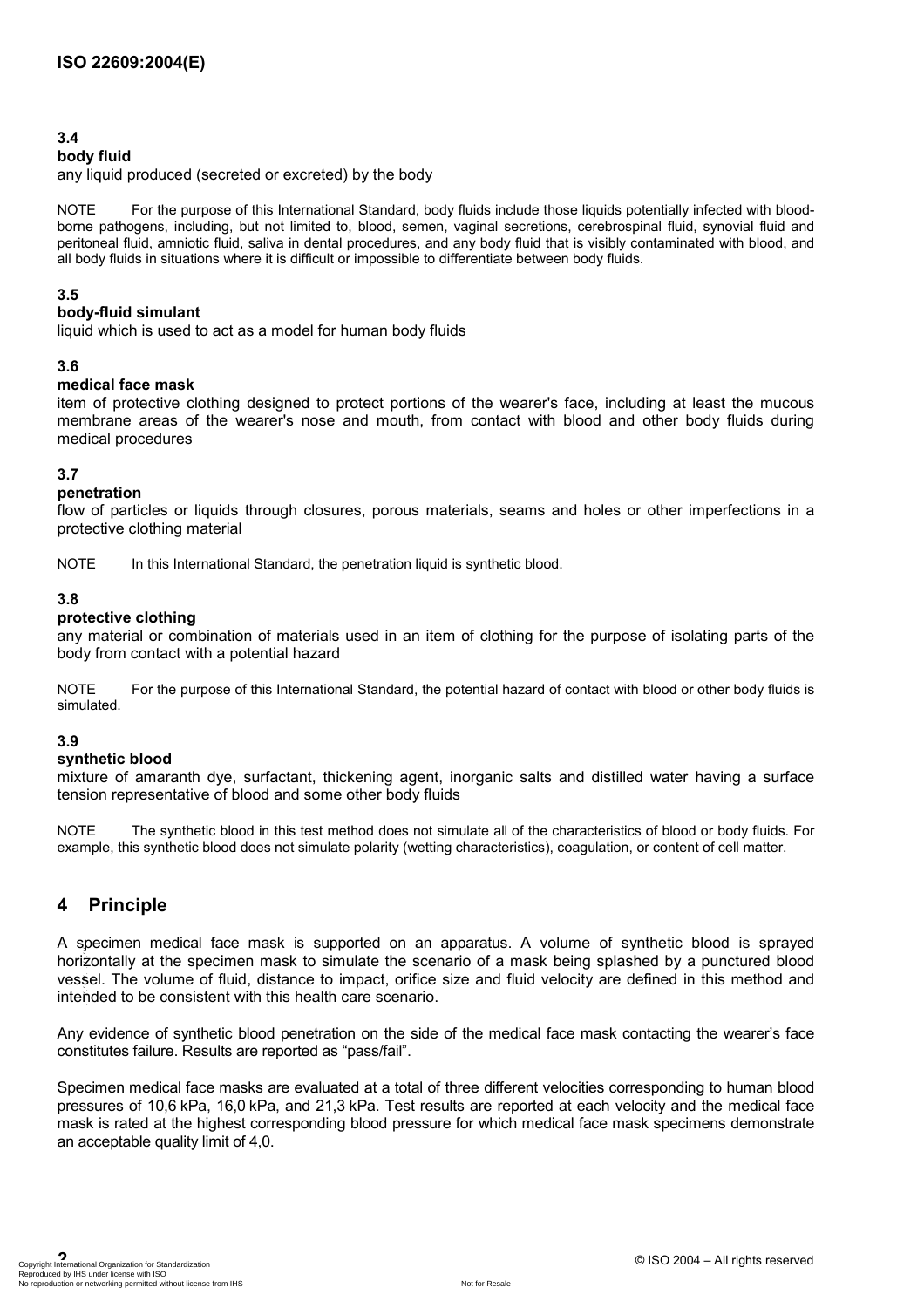NOTE This test method differs from ISO 16603 by dispensing a stream of 2 ml of synthetic blood against the target area of a complete medical mask specimen whereas ISO 16603 involves the continuous contact of a specimen of protective clothing with synthetic blood over the period of an hour. The exposure time of 1 min in ISO 16603 is at a hydrostatic pressure of 13,8 kPa. ISO 16603 is used for preliminary evaluation of protective clothing penetration resistance to synthetic blood in conjunction with ISO 16604, which uses a microbiological challenge. Both procedures are intended for assessment of protective clothing that has the potential to contact blood or other body fluids for extended periods of time, and under pressure.

#### **5 Apparatus and materials**

#### **5.1 Equipment**

**5.1.1 Test apparatus,** capable of affixing the specimen medical face mask and dispensing synthetic blood at the target area of the specimen and consisting of a specimen-holding fixture, a fluid reservoir, a pneumaticcontrolled valve and valve controller to dispense a specified volume of synthetic blood through a smalldiameter canula in a controlled amount of time, and a valve control switch as shown in Figure 1.

Dimensions for the test apparatus are provided in Figure 2. A parts list for the test apparatus is given in Annex A. Alternative designs are permitted as long as the same operational characteristics are achieved.

Dimensions for the specimen-holding fixture are provided in Figure 3. It should be convex and apply only enough pressure to gently stretch the specimen while holding it firmly in place 300 mm from the tip of the canula on the valve. Metal clips or an elastic cuff may be used to hold the specimen against the fixture provided they remain away from the target area and do not damage the specimen.

NOTE The specimen-holding fixture illustrated in Figures 2 and 3 consists of a platform on which is mounted an open-ended transparent plastic box. The platform is fitted with a vertical ring clamp used to hold the pneumatic valve. The front of the box has a hole cut in it to fit the convex mounting fixture on the outer door where the specimens are positioned. The outer door is closed with the specimen in position and the specimen is held between the wall of the box and the door. The door is held closed by magnetic strips along the top of the box and the door. A hole is cut through the centre of the convex specimen-mounting fixture and the door to allow the test operator to visually note if any fluid penetrates to the inside layer of the specimen medical face mask.

**5.1.2** Air-pressure source, capable of providing air at a gage pressure of (700  $\pm$  25) kPa.

**5.1.3 Graduated cylinder,** calibrated and graduated to measure liquid with a precision of 0,1 ml.

NOTE A 10 ml graduated cylinder with an expanded lip has been found to be a convenient size.

**5.1.4 Balance,** calibrated and with a precision of at least 0,01 g.

**5.1.5 Temperature/humidity recorder**, capable of monitoring the ambient temperature (to  $\pm$  0,5 °C) and humidity (to  $\pm$  1 %) during testing.

**5.1.6 Controlled temperature and humidity chamber or space**, capable of maintaining the specified temperature and humidity conditions for preconditioning of specimens.

**5.1.7 Targeting plate,** a recommended addition to the test apparatus, consisting of a plate with a 0,5 cm hole as shown in Figures 3 and 4, which can be positioned so that the hole is centred approximately 1 cm in front of the specimen mask, between the mask and the canula, such that the fluid stream passing through the hole impacts the centre of the specimen mask. The targeting plate blocks the high pressure leading edge of the stream and allows only the steady-state stream to impact the mask, thus increasing the accuracy and repeatability of the velocity of the stream which impacts the specimen masks. Subclause 7.3 should be used for setting the test pressure when using the targeting plate.

The splatter of fluid hitting the targeting plate can be contained by using a disposable plastic cup with the appropriately sized hole punched in the bottom as the targeting plate. The cup is mounted horizontally with the opening facing the nozzle by any convenient method. The cup in Figure 4 is supported by a sheet of lexan. The cup fits in a hole in the lexan that is the diameter of the base of the cup. The lexan is set in a notched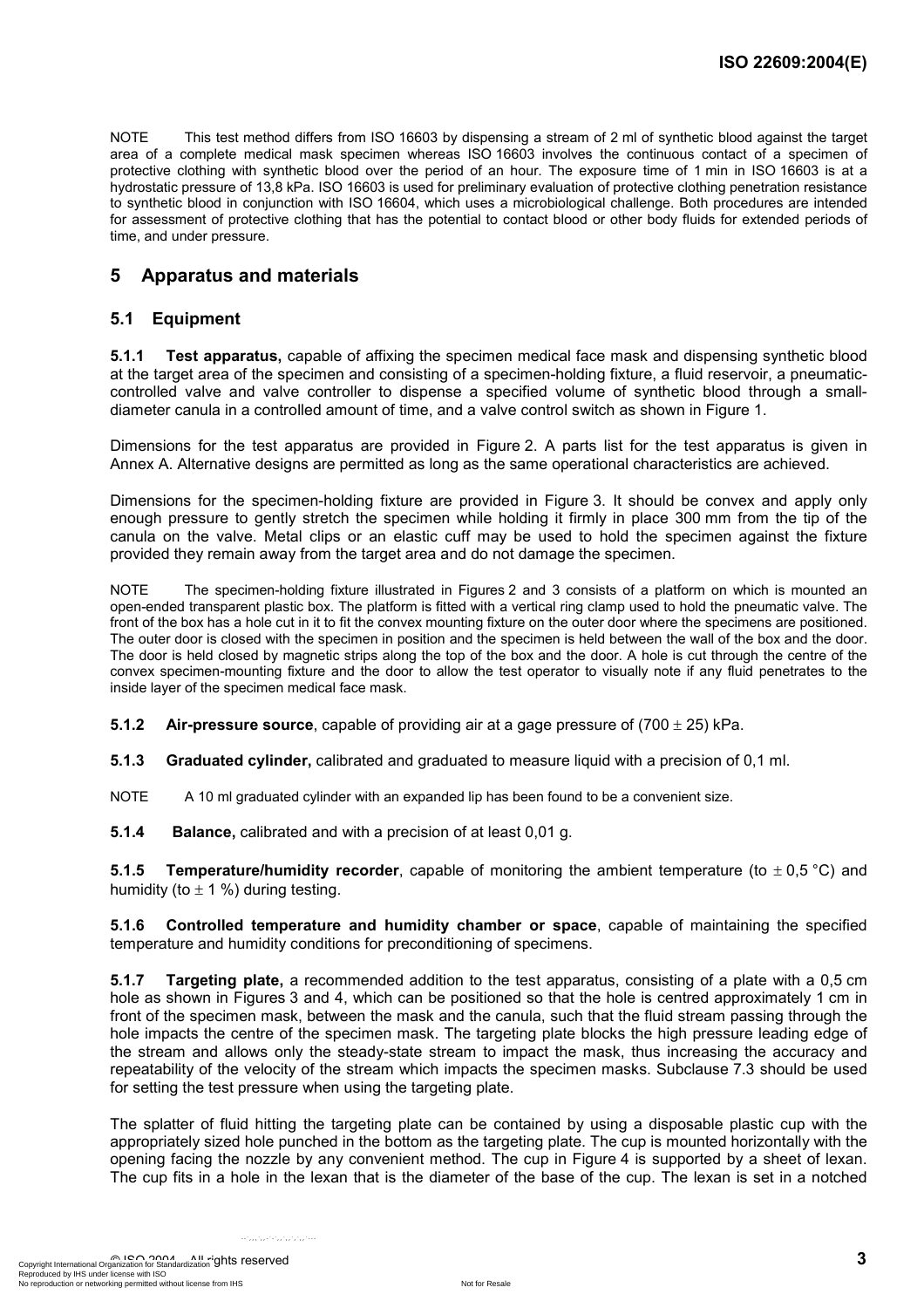stand to hold it upright. A second cup placed below the lip of the targeting cup can be used to collect the runoff.

#### **5.2 Reagents**

**5.2.1 Synthetic blood**, prepared as described in Annex B.

NOTE Because the synthetic blood readily stains clothing, wear a laboratory coat or similar cover during testing. Wear a face shield or use a fixed shield if standing behind the test specimen for observing its performance.

**5.2.2 Isopropanol**, of laboratory grade, for cleaning the canula and surfaces contacted by the synthetic blood.

#### **6 Specimens**

Use complete medical face masks as the test specimen.

If in the design of a medical face mask, different materials or thicknesses of material are specified at different locations, test each area of the specimen separately. If in the design of a medical face mask, seams are claimed to offer the same protection as the base materials, test these areas of the face mask separately.

Test a sufficient number of specimens taken at random for each type, design, or lot of medical face masks to achieve an acceptable quality limit (AQL) of 4,0 %, as defined in ISO 2859-1, at each selected test pressure.

NOTE A single sampling plan providing an AQL of 4,0 % requires 32 specimens.

If warranted, use other pre-treatment options, such as pre-wetting, to assess possible mechanisms which degrade the effectiveness of medical face masks.

Testing without including degradation by physical, chemical, and thermal stresses that could negatively impact the performance of the protective barrier, might lead to a false sense of security. Consider tests that assess the impact of storage conditions and shelf life for disposable products, and the effects of laundering and sterilization for reusable products. The integrity of the protective clothing can also be compromised during use by such effects as flexing and abrasion<sup>[3]</sup>. It is possible that pre-wetting by contaminants such as alcohol and perspiration also compromises the integrity of the protective clothing. If these conditions are of concern, evaluate the performance of protective clothing for synthetic blood penetration following an appropriate pretreatment technique representative of the expected conditions of use.

Condition each specimen for a minimum of 4 h by exposure to a temperature of  $(21 \pm 5)$  °C and a relative humidity of  $(85 \pm 5)$  % using a controlled temperature and humidity chamber or space.

This test method involves the preconditioning of specimen medical face masks in a relatively high humidity environment (85  $\pm$  5) % relative humidity at (21  $\pm$  5) °C to simulate the conditions of use when the wearer creates high-humidity conditions by breathing through the mask. This preconditioning does not account for saturation of the interior medical face mask layer. However, additional pre-treatment techniques may be used in conjunction with this test method. Professional health care providers recommend that medical face masks be replaced when saturation occurs from breathing or from contact with other liquids.

#### **7 Procedure**

#### **7.1 Preparation and cleaning of test apparatus**

NOTE 1 An alternative test set-up procedure is provided in 7.3 that utilizes a targeting plate to ensure a more accurate and uniform velocity of fluid to the specimen mask.

--`,,,`,,-`-`,,`,,`,`,,`---

Prepare and clean the test apparatus using the following steps.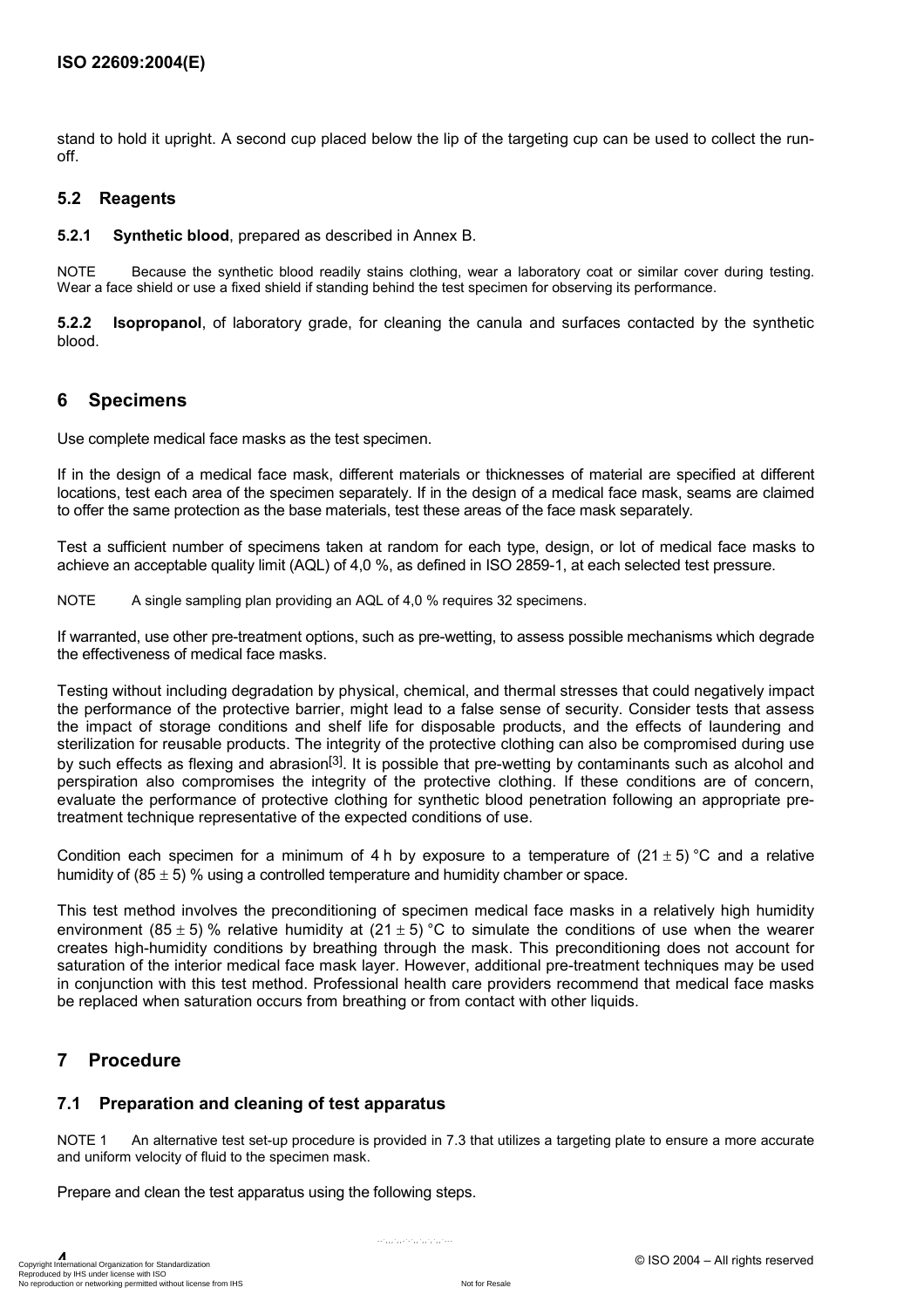- a) Install a clean 12,7 mm long canula with an inside diameter of 0,84 mm on the front of the pneumaticcontrolled valve.
- b) Fill the reservoir with new synthetic blood (approximately 1 l).
- c) Set the valve time corresponding to the blood pressure being assessed in accordance with Table 1. If non-standard pressures, fluid volumes (2 ml) or canula sizes (0,084 cm ID) are employed, the valve time should be calculated using Equations (C.4) and (C.7) in Annex C.

| <b>Pressure</b><br>(kPa) | <b>Velocity</b><br>(cm/s) | Valve time for standard<br>apparatus and fluid<br>(s) |
|--------------------------|---------------------------|-------------------------------------------------------|
| 10,6                     | 450                       | 0.80                                                  |
| 16,0                     | 550                       | 0.66                                                  |
| 21,3                     | 635                       | 0.57                                                  |

**Table 1 — Valve times for standard test pressures** 

NOTE 2 For the purposes of this test method, as a minimum three different sets of specimens at stream velocities corresponding to blood pressures of 10,6 kPa, 16,0 kPa, and 21,3 kPa are evaluated.

- d) Adjust the reservoir pressure as needed to achieve a flow of 2 ml for the selected valve time.
- e) Verify the amount of synthetic blood delivered to be 2 ml by conducting trials into a graduated cylinder.

Alternatively, the volume of synthetic blood can be measured by determining the mass using a balance. For the standard fluid, with a specific gravity of 1,005, the 2 ml of fluid would weigh (2,010  $\pm$  0,040) g.

- f) After every 16 specimens, ensure that the text apparatus is delivering 2 ml of synthetic blood by following the method calibration steps as directed in 7.1 d) and 7.1 e).
- g) If the canula is left unused for 1 h or more after synthetic blood has passed through it during testing, replace it with a clean canula and clean the used canula.
- h) Clean the canula by immersing in isopropanol for 24 h and rinsing with distilled water.
- i) Following testing, clean the system lines and the reservoir with distilled water. Do not use isopropanol or other solvents on the valve or system lines as the valve may be damaged.

#### **7.2 Test procedure**

Use the following steps to evaluate medical face masks.

- a) Conduct all testing in an environment having a temperature of  $(21 \pm 5)$  °C and a relative humidity of  $(85 \pm 10)$  %.
- b) Place a small droplet (approximately 0,1 ml) of the synthetic blood on the normal inside surface of an extra medical face mask. The droplet shall be easily visible to ensure that any droplet that penetrates the material will be seen. If not, use talcum powder on the normal inside surface of the medical face mask to enhance droplet visibility.
- c) Remove a specimen from the conditioning chamber. Mount the specimen on the specimen-holding fixture and position the specimen for impact of the synthetic blood to occur in the target area.

If the face mask contains pleats, spread the pleats out when mounting the face mask onto the test fixture to present a single layer of material as the target area. Use the centre of the specimen as the target area.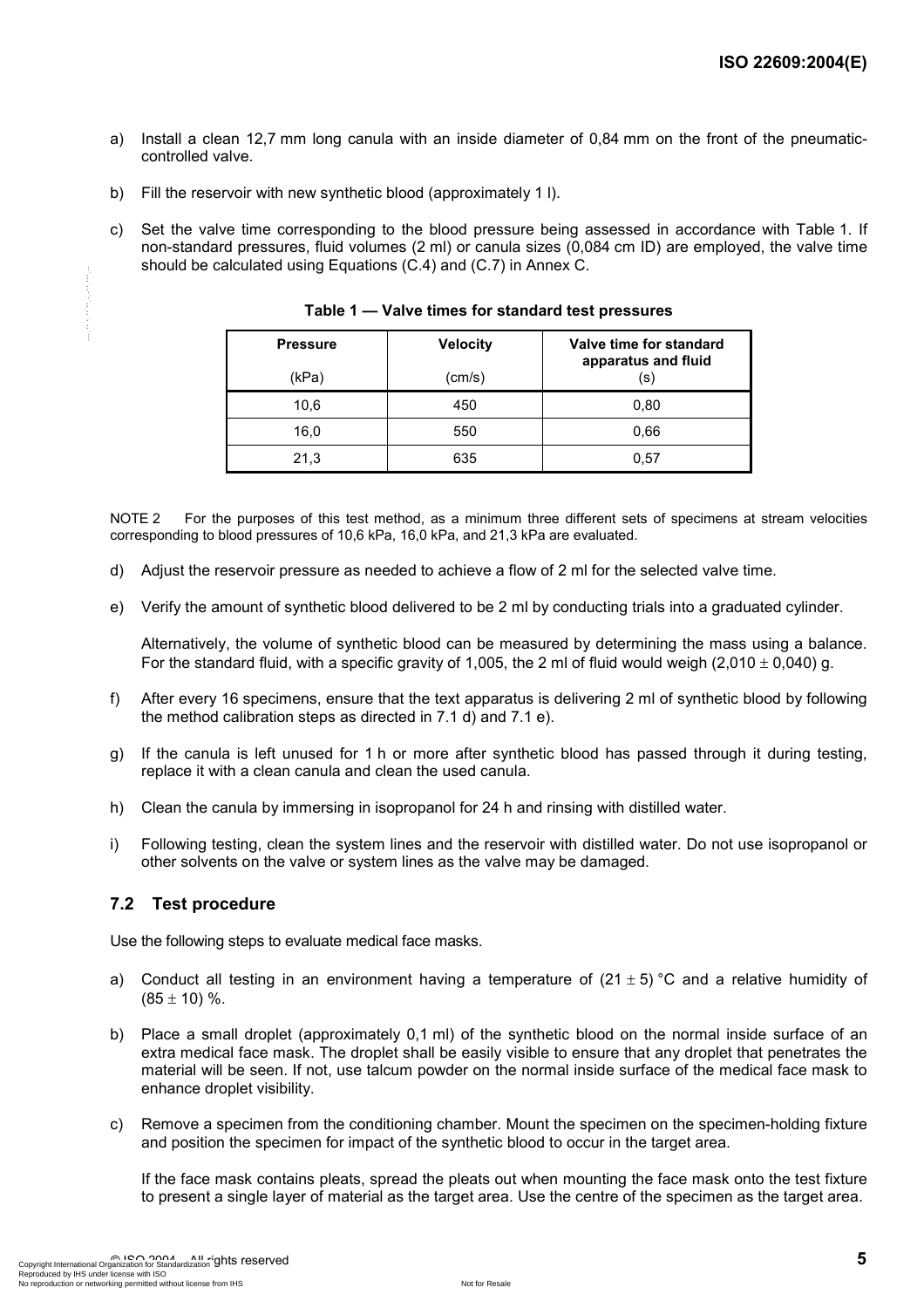--`,,,`,,-`-`,,`,,`,`,,`---

Position the end of the pneumatic-controlled valve at a distance of  $(300 \pm 10)$  mm from the target area from the specimen.

- d) Squirt the synthetic blood onto the specimen medical face mask. Ensure that the synthetic blood hits the target area of the medical face mask. Conduct the test within 60 s after removal from conditioning chamber.
- e) Inspect the viewing side of the specimen for synthetic blood  $(10 \pm 1)$  s after squirting the synthetic blood against the target area. Note whether any synthetic blood or other evidence of wetness, or both, appears on the viewing side of the specimen using suitable lighting.

Use a cotton absorbent swab or similar item to lightly daub the target area if there is any doubt regarding the visible penetration of the synthetic blood.

f) Test the remaining specimens.

#### **7.3 Alternative test set-up using a targeting plate**

The following procedure improves the accuracy of the velocity of the stream hitting the target mask. Once the valve opens, the pressure of the fluid at the tip drops as frictional losses build as the fluid flows through the tubing, valve and canula. The net result is that the pressure of the initial portion of the stream can be two to three times the target pressure. This procedure blocks this high-pressure stream and allows only the fluid travelling at the target velocity to hit the mask.

- a) Set the valve time to 0,5 s.
- b) Collect and weigh the amount of fluid delivered from the nozzle.
- c) Set the valve time to 1,5 s.
- d) Collect and weigh the amount of fluid delivered from the nozzle.
- e) Calculate the difference in mass of the two spurts. For a test fluid with a specific gravity of 1,005, Table 2 gives the target difference in mass plus lower and upper limits for a velocity range within 2 % of the target. See Annex B to determine the target mass differences for other velocities, canula sizes or fluids with other specific gravities.

| <b>Fluid pressure</b> |        | <b>Target velocity</b> | Mass difference for 1 s difference in spurt duration |                      |                       |
|-----------------------|--------|------------------------|------------------------------------------------------|----------------------|-----------------------|
| (kPa)                 | (mmHg) | (cm/s)                 | <b>Minimum</b><br>(g)                                | <b>Target</b><br>(g) | <b>Maximum</b><br>(g) |
| 10,6                  | 80     | 450                    | 2.456                                                | 2,506                | 2,556                 |
| 16,0                  | 120    | 550                    | 3,002                                                | 3,063                | 3,124                 |
| 21,3                  | 160    | 635                    | 3,466                                                | 3,537                | 3,607                 |

**Table 2 — Weight differences for test method fluid pressures and target velocities** 

- f) Adjust the reservoir pressure as necessary and repeat steps 7.3 a) through 7.3 e) until the mass difference is within the target range.
- g) Once the reservoir pressure has been set, do not change the relative height of the reservoir and nozzle.
- h) The targeting plate should be placed approximately 1 cm away from the mask and be located such that the fluid passing through the hole in the targeting plate hits within 0,6 cm of the centre of the hole in the specimen holding form.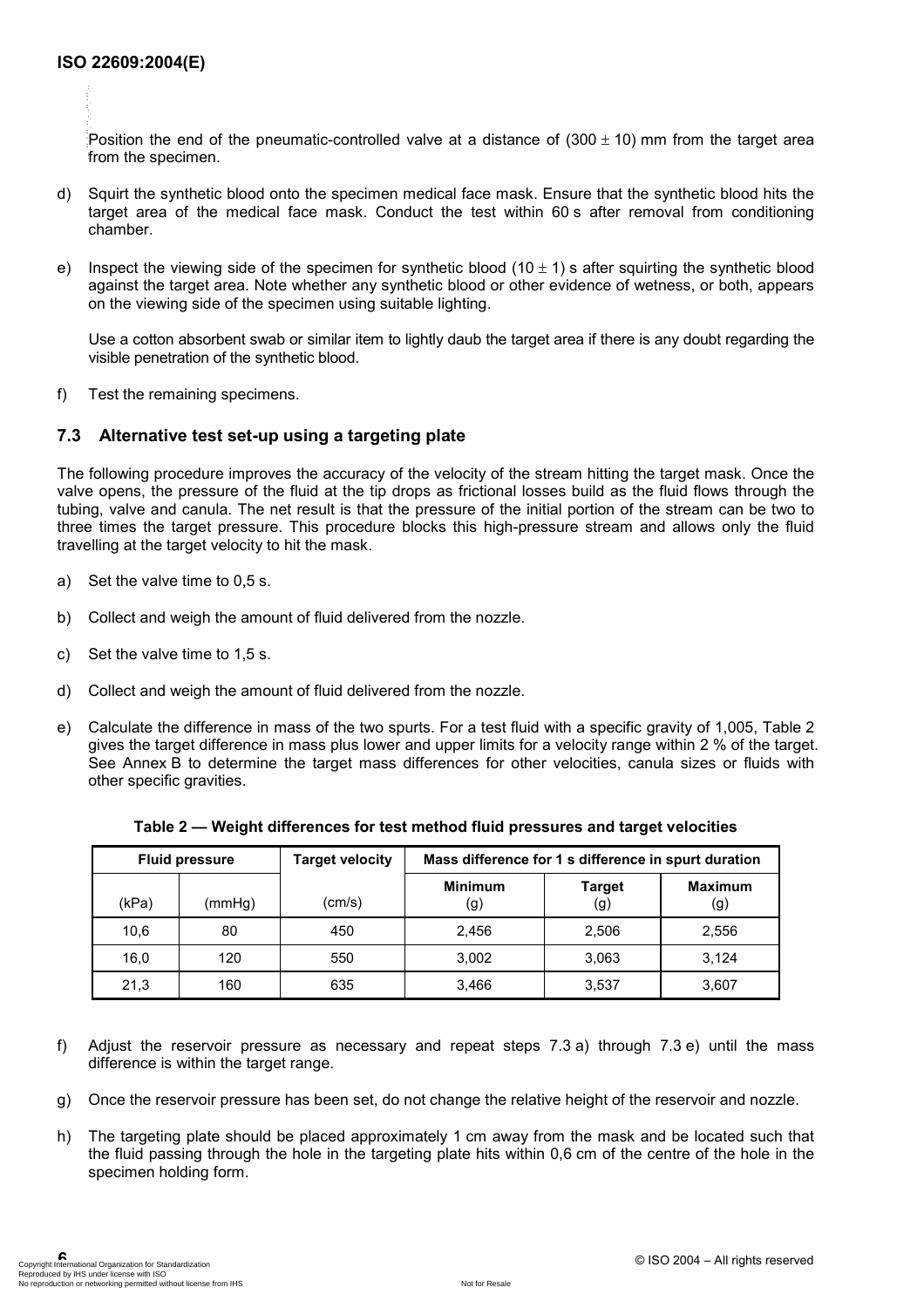- i) Adjust the aim of the valve assembly such that the steady-state portion of the stream passes cleanly through the targeting hole. The initial portion of the stream should hit above the hole.
- j) Set the valve time to 0,5 s.
- k) Collect and weigh the amount of fluid passing through the targeting hole.
- l) Set the valve time to 1,5 s.
- m) Collect and weigh the amount of fluid passing through the targeting hole.
- n) The difference in mass between the 0,5 s and 1,5 s deliveries through the targeting plate hole should be within  $^{+2\%}_{-5\%}$  $^{+2\%}_{-5\%}$  of the difference in mass from the nozzle [7.3 f)].
- o) If the differential mass through the hole is less than 95 % of the mass difference exiting the nozzle, check the aim of the stream to make sure it is passing cleanly through the targeting hole.
- p) If the mass differential is more than 102 % of the mass difference exiting the nozzle, repeat the collecting and weighing process in 7.3 a) to 7.3 f).
- q) Adjust the timer setting until 2 ml of fluid passes through the hole for three spurts in a row. For a test fluid with a density of 1,005 g/cm<sup>3</sup>, the output should weigh 2,01 g.
- r) Record the timer setting to use as the starting point for subsequent testing.

#### **8 Report**

For each test, report the following:

- a) that the test was carried out in accordance with this International Standard;
- b) identification of the medical face mask and the medical face mask material tested;
- c) selected test blood pressures and volumes, and velocities of synthetic blood used, if different from those specified in this test method;
- d) description of target area(s) tested:
- e) distance of the face mask target area surface from the tip of the canula and the angle of the pneumatic valve with respect to the face mask target area, if different from those specified in this test;
- f) description of any technique used to enhance visual detection of synthetic blood;
- g) temperature and relative humidity for both conditioning and testing;
- h) description of any pre-treatment techniques used;
- i) "pass" or "fail" for each specimen at each test pressure;
- j) highest pressure corresponding to a stream velocity for which the medical face mask demonstrates an acceptable quality limit of 4,0 %;
- k) whether the targeting-plate method was used.

NOTE An acceptable quality limit of 4,0 % is met for a single sampling plan when 29 or more of the 32 tested specimens show "pass" results.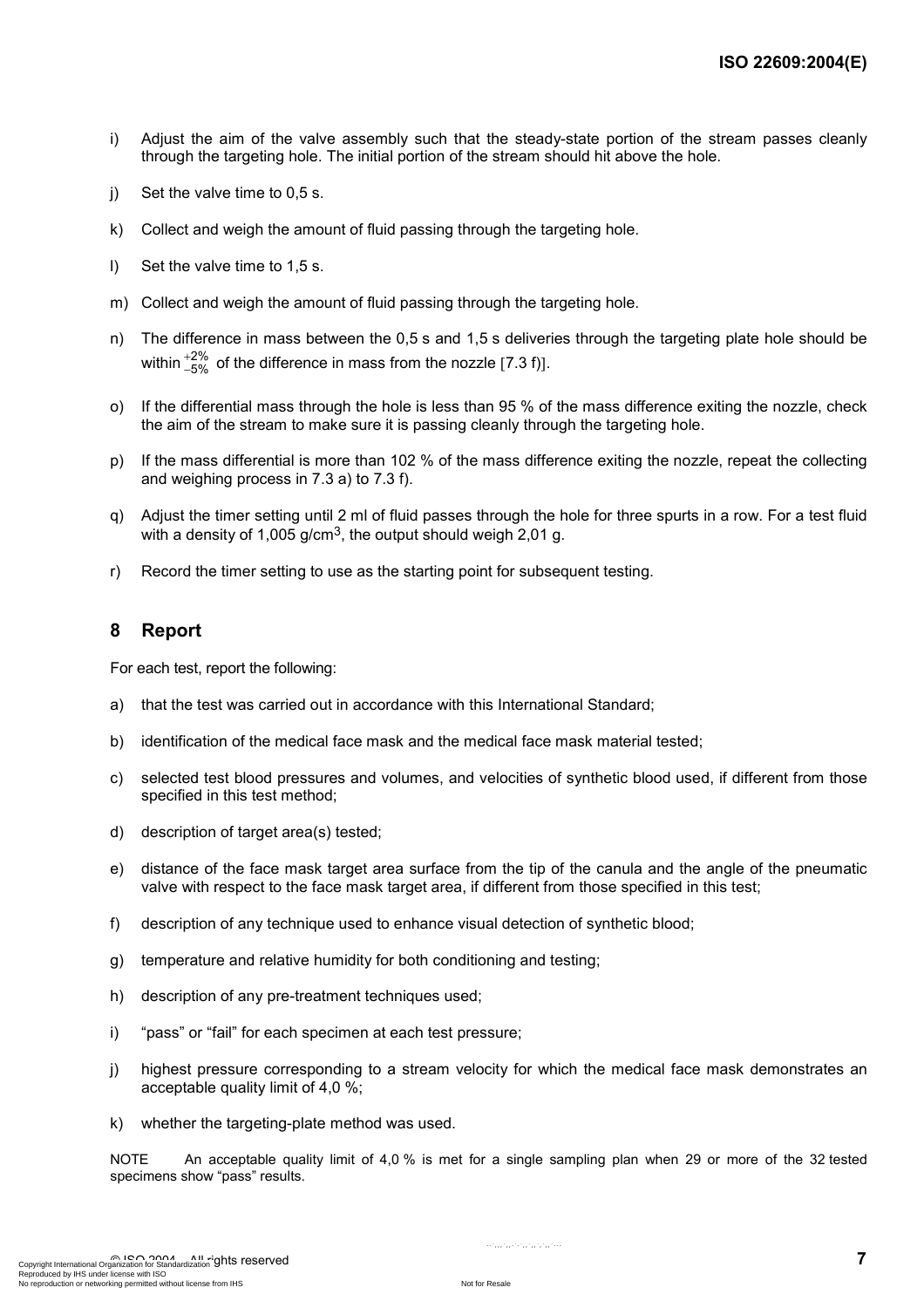

#### **Key**

- 1 air line from supply to controller (6 mm ID, 12 mm OD, 1,9 m long tube rated for 1 000 kPa)
- 2 EFD 1500 XL valve controller
- 3 valve control switch
- 4 targeting plate (see Figure 4)
- 5 transparent plastic box (see Figure 2)
- 6 hinged door with sample holding fixture (see Figure 3)
- 7 air line from supply to fluid reservoir (6 mm internal diameter, plastic, 3 m long)
- 8 fluid reservoir pressure gauge (connection at 6 mm internal diameter, 0,7 m long)
- 9 fluid reservoir (mount on bench top with base level to base of sample holding table)
- 10 fluid feed from reservoir to valve (6 mm internal diameter, plastic, 1,5 m long)
- 11 valve mounted on ring stand mount, with canula
- 12 air line from controller to valve (6 mm internal diameter, plastic, 1,5 m long)

#### **Figure 1 — Complete test apparatus**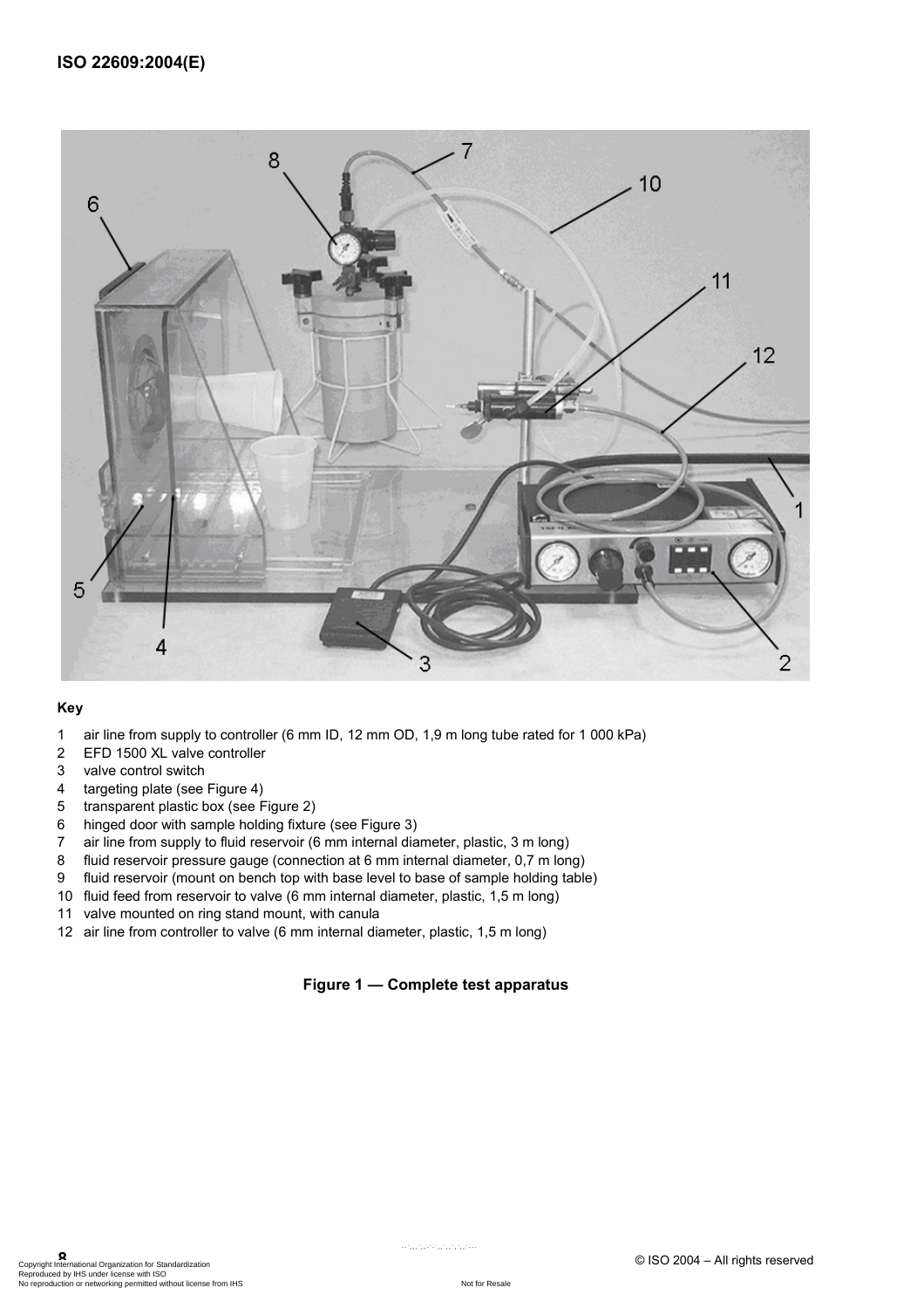#### **ISO 22609:2004(E)**

Dimensions in centimetres





#### **Key**

- 1 transparent plastic box
- 2 specimen-holding fixture
- 3 centreline of pneumatic tube
- 4 test apparatus table
- 5 hinged door
- 6 clamp for valve

#### **Figure 2 — Test apparatus**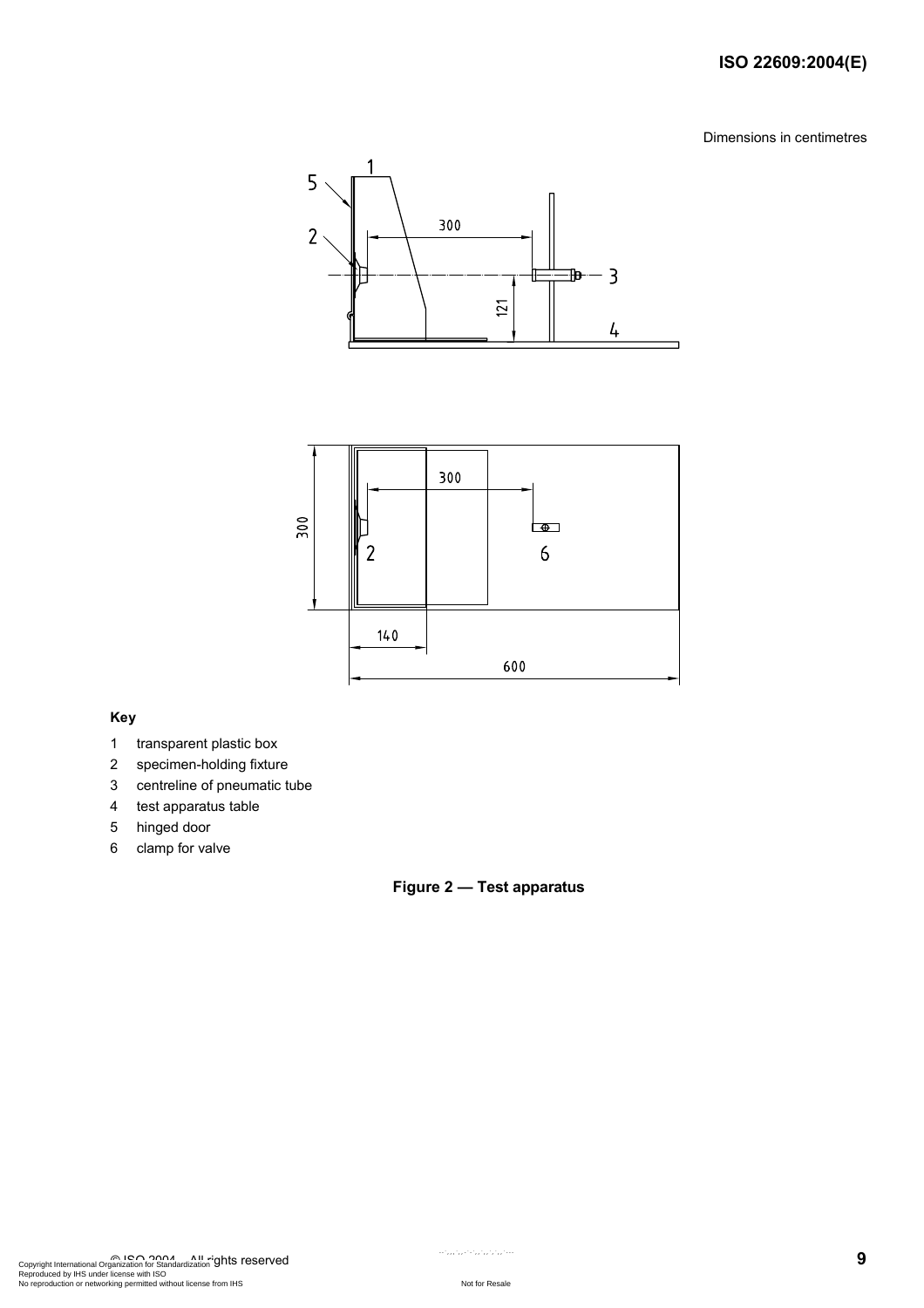#### Dimensions in centimetres



#### **Key**

- 1 targeting plate
- 2 backing form
- 3 hinge
- 4 retaining ring

**Figure 3 — Specimen-holding fixture (detail view)** 

5 rubber cuff 6 magnetic latch

7 hole



**Figure 4 — View of targeting plate with collection cup**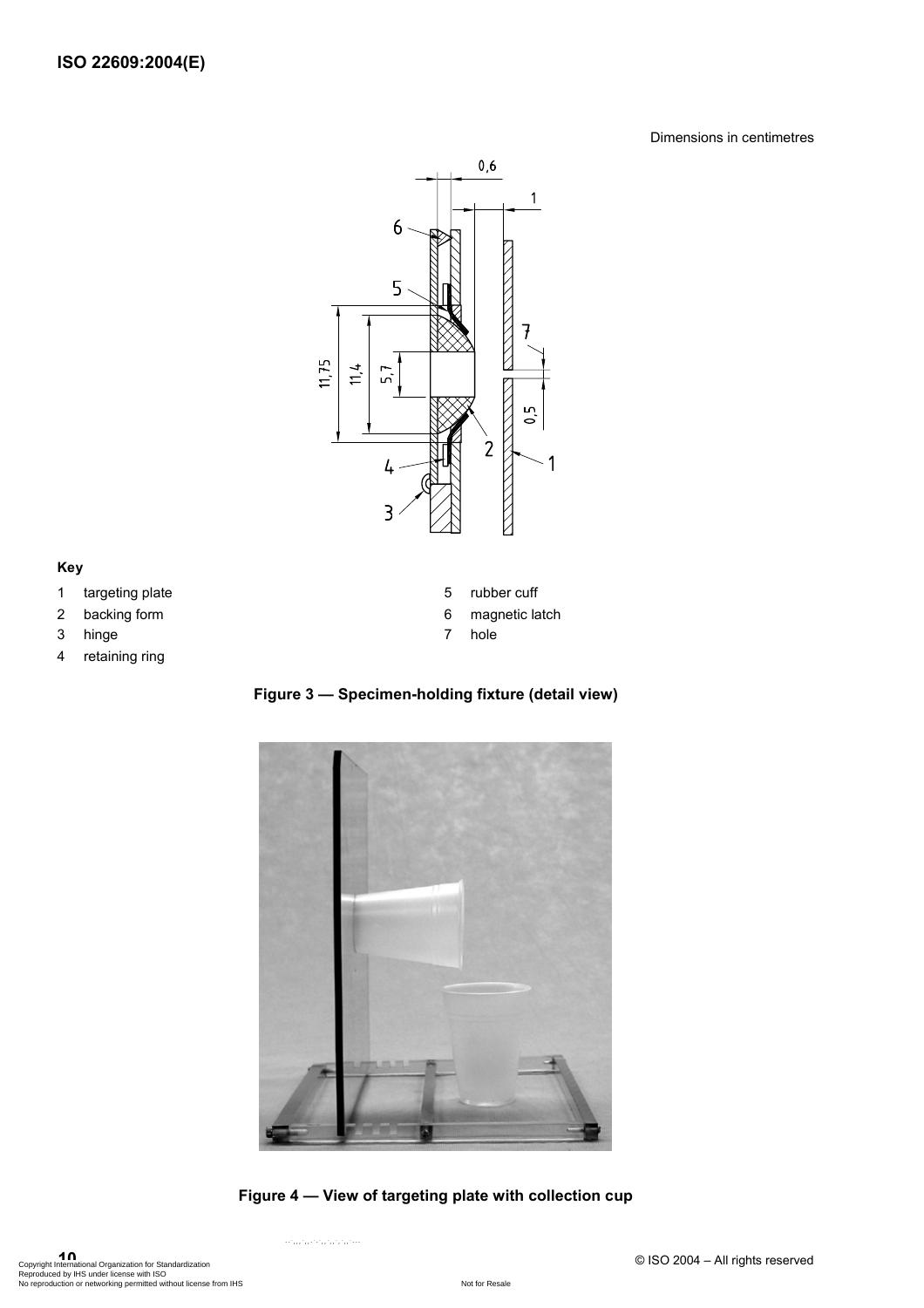## **Annex A**

## (informative)

## **Parts list for test apparatus**

| Quantity | <b>Description</b>                                                                                                       | Part number <sup>1)</sup>                            | <b>Notes</b> |
|----------|--------------------------------------------------------------------------------------------------------------------------|------------------------------------------------------|--------------|
| 1        | "piggy back" style air filter/regulator, rated to<br>withstand 7 000 kPa, with one input and two<br>output connectors    | EFD Part No. 2000F755<br>with air tree Part No. 1116 | a            |
| 1        | air input hose                                                                                                           | (EFD part No. 2310S)                                 | a            |
| 1        | fluid reservoir liner and cover                                                                                          | (EFD Part No. 615DRL)                                | a            |
| 1        | reservoir stand                                                                                                          | (EFD Part No. 61520)                                 | a            |
| 1        | fluid reservoir                                                                                                          | (EFD Part No. 615DT)                                 | a, b         |
| 1        | pressure gauge, calibrated and rated to a<br>maximum pressure of 105 kPa                                                 |                                                      |              |
| 1        | dip tube, for inside reservoir                                                                                           | (EFD Part No. 61521)                                 | a            |
| 1        | fluid feed line                                                                                                          | (EFD Part No. 2025)                                  | a            |
| 1        | EFD Model 1500XL or equivalent valve controller,<br>mounted 420 mm above bench top upon which<br>reservoir is positioned |                                                      | a            |
| 1        | EFD Model 725D pneumatic fluid dispensing valve                                                                          |                                                      | a            |
| 1        | hand or foot activated switch                                                                                            |                                                      |              |
| 10       | 18 gauge, 12,7 mm type canulas with internal<br>diameter of 0,84 mm; general purpose precision<br>tips                   | (EFD Part No. 5118-B)                                | a, c         |
| 1        | sample holder fixture (see Figures 1 and 2)                                                                              |                                                      |              |
|          | Accelled Long FED 077 Wetchester Accessor Feet Davids<br>DIOOMIIOI                                                       |                                                      |              |

<sup>a</sup> Available from EFD, 977 Waterman Avenue, East Providence, RI 02914 USA.

b For increased accuracy in small pressure measurements, the pressure gauge supplied with the EFD reservoir unit should be replaced with a larger gauge.

c While only one tip is required to perform testing, it is recommended that a good supply of replacements be on hand in case of clogging or loss.

l

<sup>1)</sup> This information is given for the convenience of users of this International Standard and does not constitute an endorsement by ISO of the products named. Equivalent products may be used if they can be shown to lead to the same results.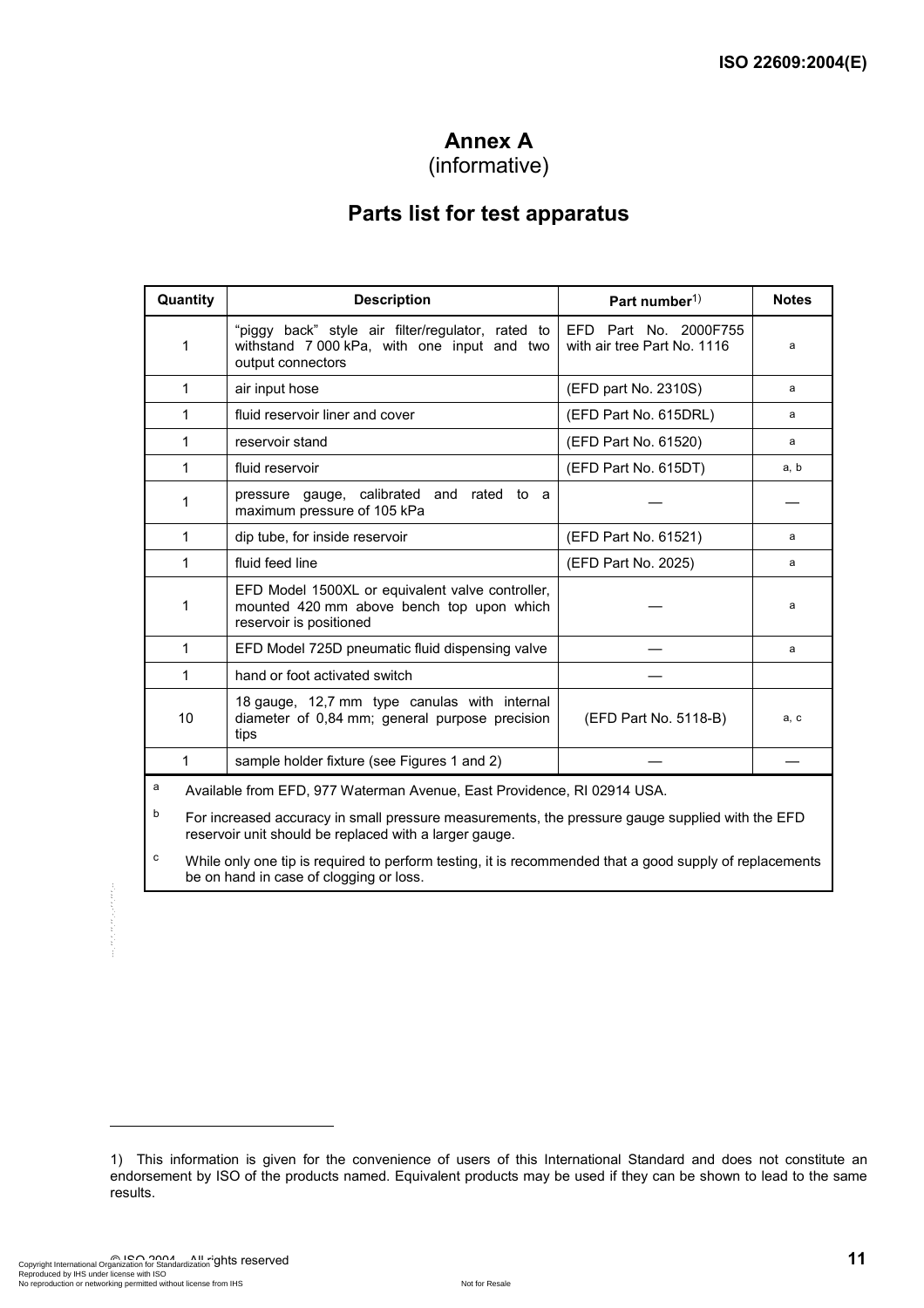## **Annex B**

(normative)

## **Preparation of synthetic blood**

#### **B.1 Reagents**

Prepare 1 l of synthetic blood using the following reagents:

|                          | high-performance liquid-chromatography (HPLC) quality distilled water (pH $7.0 \pm 0.5$ ) | up to $11$ |
|--------------------------|-------------------------------------------------------------------------------------------|------------|
|                          | — thickening agent                                                                        | 25.0 g     |
| $\overline{\phantom{0}}$ | red dye containing colorant and surfactant distilled water                                | 10,0 g     |

NOTE 1 Acrysol G 110<sup>2)</sup> is a suitable thickening agent and is available from Rohm and Haas Company, Independence Mall West, Philadelphia, PA 19105 USA (Phone ++1-215-592-3000).

NOTE 2 Prepared synthetic blood meeting this specification, and small quantities of Direct Red 081<sup>2)</sup>, CI #28160 (Morfast Red 8BL2)) are available from Johnson, Moen & Co., 2505 Northridge Lane NE, Rochester, MN 55906 USA (++1-507-252-1766).

#### **B.2 Preparation procedure**

To reduce biological contamination, boil a sufficient amount of distilled water for 5 min to provide the required 1 l volume, and allow to cool to room temperature before mixing. Measure the amount of water at  $(20 \pm 1)$  °C after boiling.

Add the thickening agent to the distilled water and mix 45 min at room temperature on a magnetic stirring plate.

Add the red dye and mix 15 min more.

### **B.3 Surface tension, adjustment, storage and use**

Measure the corrected surface tension of the solution in accordance with ISO 304. The expected value of the corrected surface tension is  $(0.042 \pm 0.002)$  N/m. Do not use synthetic blood solutions unless the surface tension falls within the specified range.

Excessive oil in the red dye often causes unacceptable variations in synthetic blood surface tension. Remove excess oil from the red dye by mixing 25 g of the dye with 1 l of 90 % isopropanol, decant 80 % of the tainted alcohol, and discard or save for distillation. Pour the dye-alcohol solution into an evaporation dish, forming a thin layer, and cover with filter paper to allow residual alcohol to completely evaporate. The red dye is ready for use when dry.

Remove excess oil in the synthetic blood by allowing the mixture to settle for 24 h and then by carefully decanting the top 10 % of the mixture.

Store the synthetic blood in a clear glass container at room temperature.

Shake the synthetic blood well before using to prevent its later separation.

Discard the solution if a gel-like precipitate forms.

l

<sup>2)</sup> Acrysol G 110, Direct Red 081, and Morfast Red 8BL are examples of suitable product available commercially. This information is given for the convenience of users of this International Standard and does not constitute an endorsement by ISO of these products.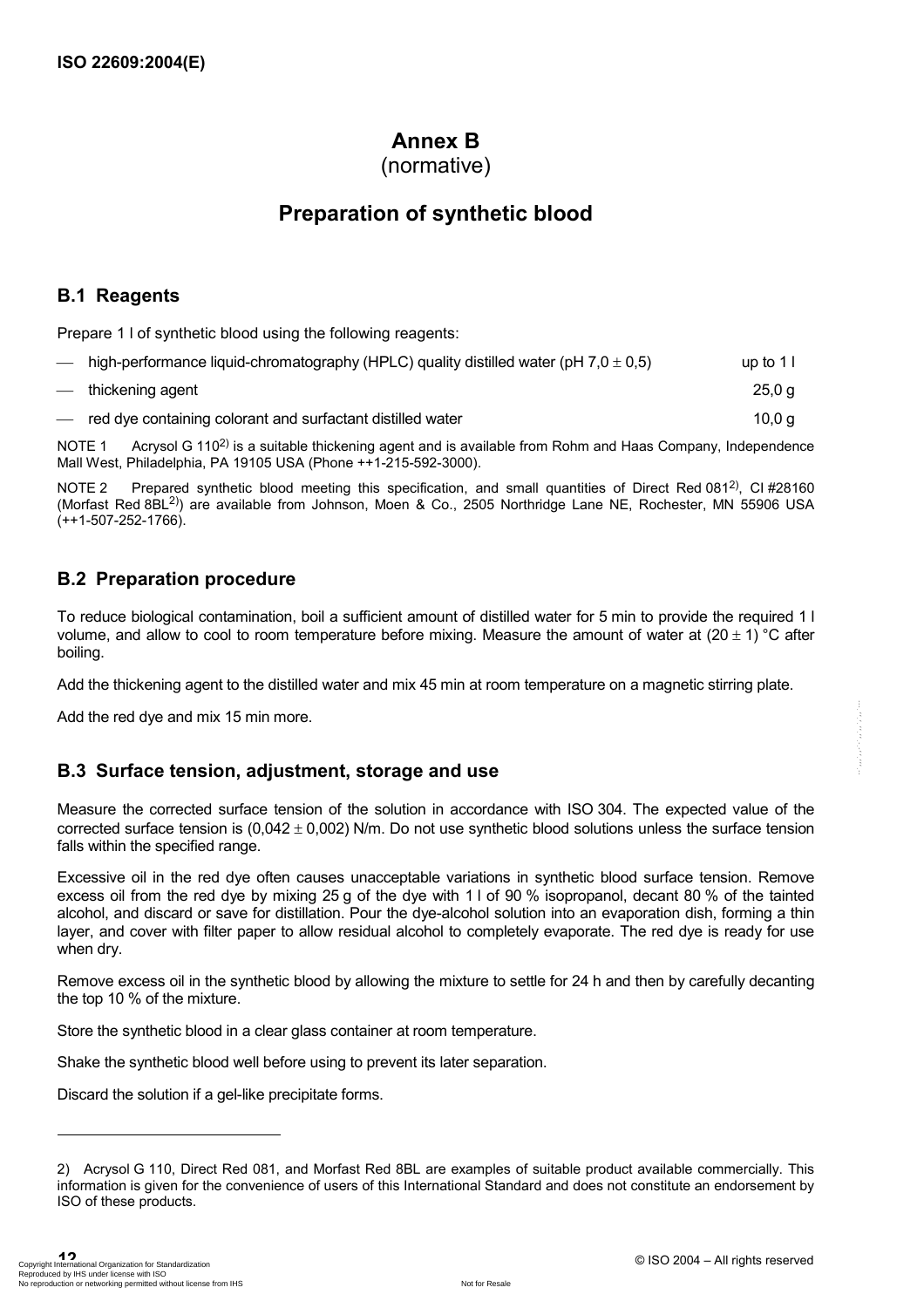# **Annex C**

## (informative)

### **Derivation of equations for stream velocity and time of delivery**

**C.1** The velocity of the fluid stream at impact with the mask is the key variable in this test method. The Bernoulli equation (C.1) can be used to describe the conditions of a flowing fluid at two or more points along a flow line. Thus, Equation (C.1), where subscripts 1 and 2 refer to location 1 (inside the blood vessel) and location 2 (at the exit of the blood vessel), respectively, can be used to estimate the velocity of blood exiting an artery in a clinical setting.

$$
\frac{p_1}{\rho_1} + \frac{v_1^2}{2g} + z_1 = \frac{p_2}{\rho_2} + \frac{v_2^2}{2g} + z_2
$$
 (C.1)

where

- $p_1$  is the fluid pressure inside the blood vessel;
- $p_2$  is the fluid pressure at the exit of the blood vessel;
- $v_1$  is the fluid velocity inside the blood vessel:
- $v_2$  is the fluid velocity at the exit of the blood vessel;
- $z_1$  is the height above a defined plane inside the blood vessel;
- $z_2$  is the height above a defined plane at the exit of the blood vessel;
- $\rho_1$  is the density of the fluid inside the blood vessel;
- $\rho_2$  is the density of the fluid at the exit of the blood vessel;
- $g$  is the acceleration due to gravity, equal to 980,67 cm/s<sup>2</sup>.

**C.2** Several assumptions were made in defining the blood-splatter threat to simplify the Bernoulli equation and its application to this situation.

- a) The flow of blood through a blood vessel (location 1) is assumed to be much slower than the flow exiting the puncture hole (location 2). Thus, the term  $v_1$  approaches zero and can be neglected.
- b) Likewise, since the height of the blood vessel and the exiting stream are the same, the terms for height  $(z_1$  and  $z_2$ ) can be neglected.
- c) There is little opportunity for frictional losses between the inside and outside of the blood vessel, so no term for head loss term is included in Equation (C.1).
- d) The frictional loss of the stream in air over the short distance of the spurt is negligible, so the velocity at impact is assumed to be the same as the velocity exiting the blood vessel.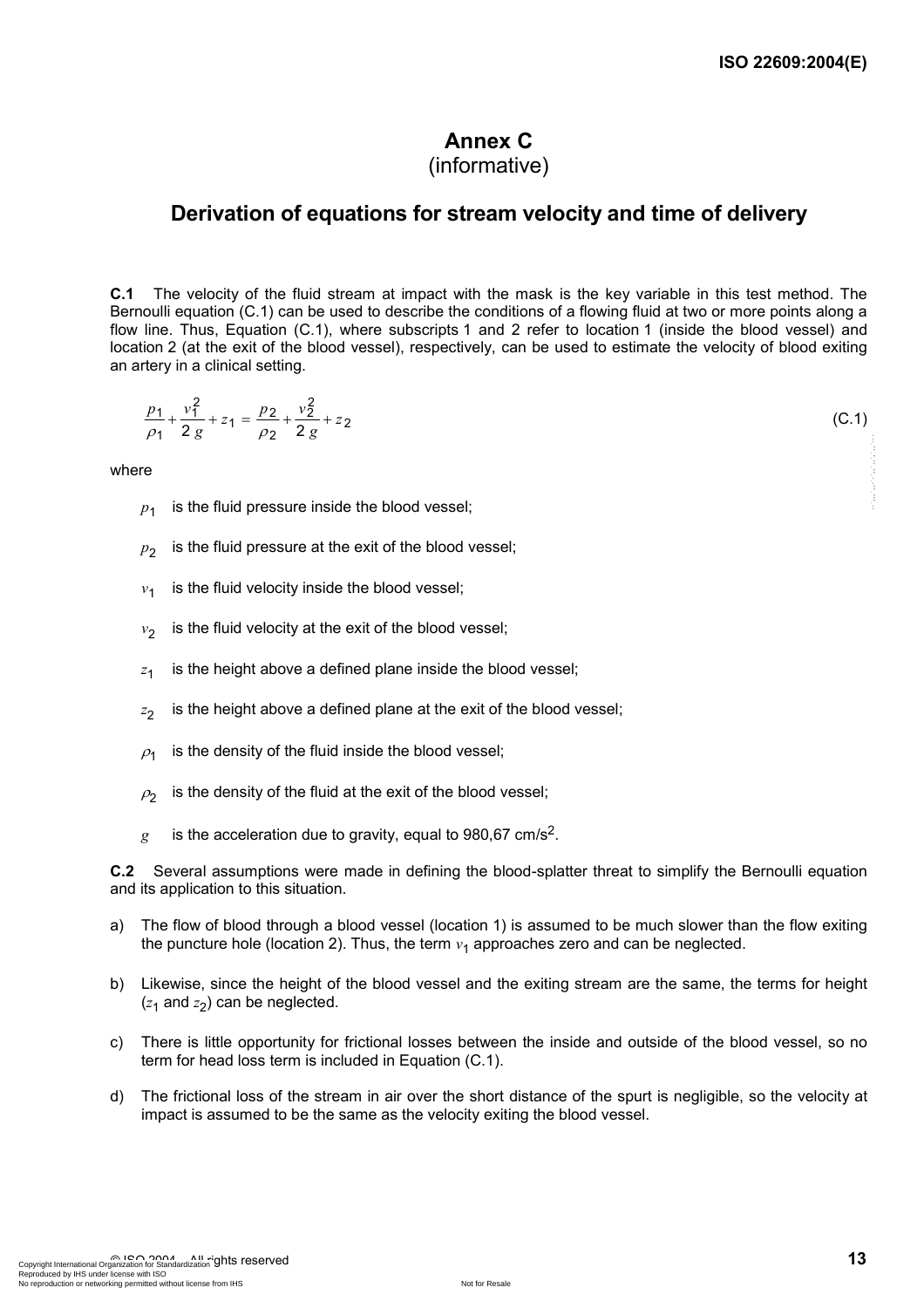**C.3** The gauge pressure in a free stream of fluid in air is zero. This fact taken together with the assumptions in C.2 reduce the Bernoulli equation to Equation (C.2):

$$
\frac{p_1}{\rho_1} = \frac{v_2^2}{2 g} \tag{C.2}
$$

**C.4** Equation (C.2) can then be rearranged as Equation (C.3) to solve for velocity of blood exiting a puncture:

$$
v_2 = \sqrt{\left[ \left( 2g/\rho_1 \right) \times p_1 \right]}
$$
 (C.3)

which reduces to Equation (C.4):

$$
v_2 = 137.59 \sqrt{p_1} \tag{C.4}
$$

when  $p_1$  is expressed in kilopascals (with a conversion factor of 1 kPa = 10,197 g/cm<sup>2</sup>),  $\rho_1$  is set equal to 1,056 5 g/cm3 (the density of whole blood[1], not the density of the test fluid) and *g* is as defined for Equation (C.1).

**Pressure** (kPa) **Velocity** (cm/s) **Velocity rounded to nearest 5 cm/s** (cm/s) 10,6 10.6 447,96 10.6 450 16,0 | 550,36 | 550 21,3 635,00 635

**Table C.1 — Velocities for specific pressures** 

NOTE Rounding the target velocities to the nearest 5 cm/s results in velocities that correspond to blood pressures that are within 1 % of the target pressures.

**C.5** In the test method, the pressure in the test apparatus is set to produce the desired exit velocity. As the velocity at the exit is difficult to measure directly, it is determined from a calculation of the volume of fluid produced over a known time through an orifice of known area using Equation (C.5):

$$
v = \frac{Q}{t \times A} \tag{C.5}
$$

where

- $v$  is the flow velocity;
- *Q* is the volume;
- *t* is the duration of the flow;
- *A* is the cross-sectional area of the orifice.

**C.6** The cross-sectional area of a round orifice can be calculated from the orifice diameter using Equation (C.6):

$$
A = \frac{\pi \times d^2}{4} \tag{C.6}
$$

where *d* is the inside diameter of the orifice.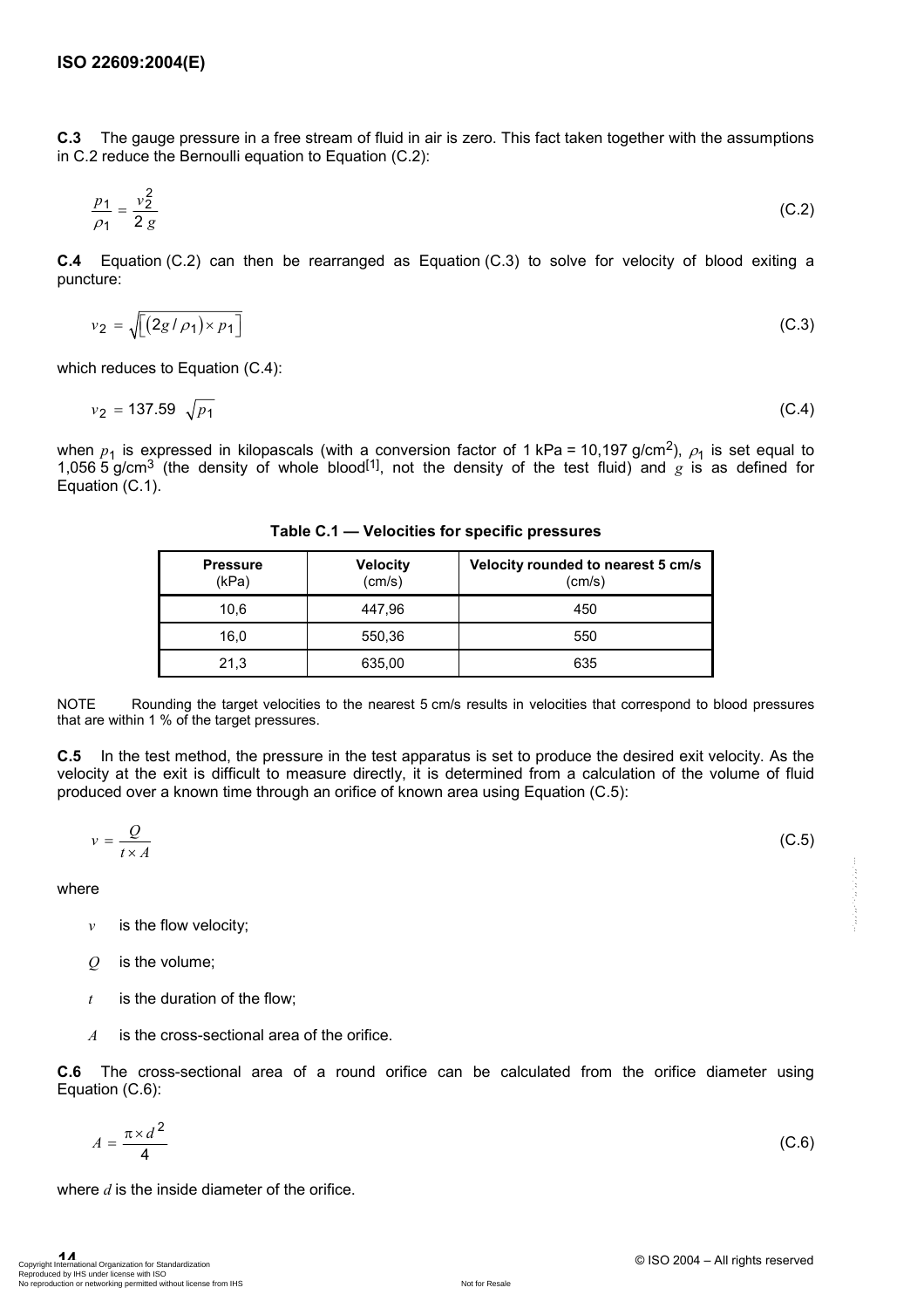**C.7** Equations (C.5) and (C.6) can be combined and rearranged in the form of Equation (C.7) to solve for the duration of flow, or valve-open time:

$$
t = \frac{4Q}{v \times \pi \times d^2} \tag{C.7}
$$

When  $\nu$  is in units of centimetres per second and the following standard conditions

 $Q = 2$  ml of fluid,

 $d = 0.084$  cm,

$$
\pi = 3,1416,
$$

are used, Equation (C.7) reduces to Equation (C.8):

$$
t = \frac{360,98}{v}
$$
 (C.8)

For the standard test pressures, the valve times are given is Table C.2:

**Table C.2 — Valve times for standard test pressures** 

| <b>Fluid velocity</b><br>(cm/s) | <b>Equivalent blood</b><br>pressure<br>(kPa) | Valve time for standard<br>apparatus and fluid<br>(s) |
|---------------------------------|----------------------------------------------|-------------------------------------------------------|
| 450                             | 10.6                                         | 0,80                                                  |
| 550                             | 16.0                                         | 0.66                                                  |
| 635                             | 21.3                                         | 0.57                                                  |

If the density or specific gravity of the fluid is known, the spurt can be more conveniently measured by mass using Equation (C.8), rather than by volume using Equation C.7:

 $m = Q \times \rho$  (C.8)

where

*m* is the mass of the spurt;

*Q* is the volume of the spurt;

*ρ* is the density of the test fluid.

Assuming a density of 1,005 g/cm<sup>3</sup> for the test fluid, the weight of a 2 ml spurt would be 2,010 g.

**C.8** It is important to note that Equation (C.8) and Table C.2 assume that the velocity of the fluid is constant during the entire spurt, as stated in C.2 c). This is a valid assumption for blood spurting out of a vessel where the distance travelled is only the thickness of the wall of the blood vessel. It is not a good assumption for the test apparatus, where the blood flows through a long tube, then through a valve and the canula as frictional drag forces are generated during this flow. So, while the pressure in the reservoir is held constant by a regulator, the pressure at the exit of the canula drops until a steady-state flow rate is reached. This takes about 0,1 s. This behaviour can be observed subjectively by noting that the vertical position of the impact of the stream changes during the spurt. The initial impact can be more than a centimetre higher than the impact of the steady-state flow.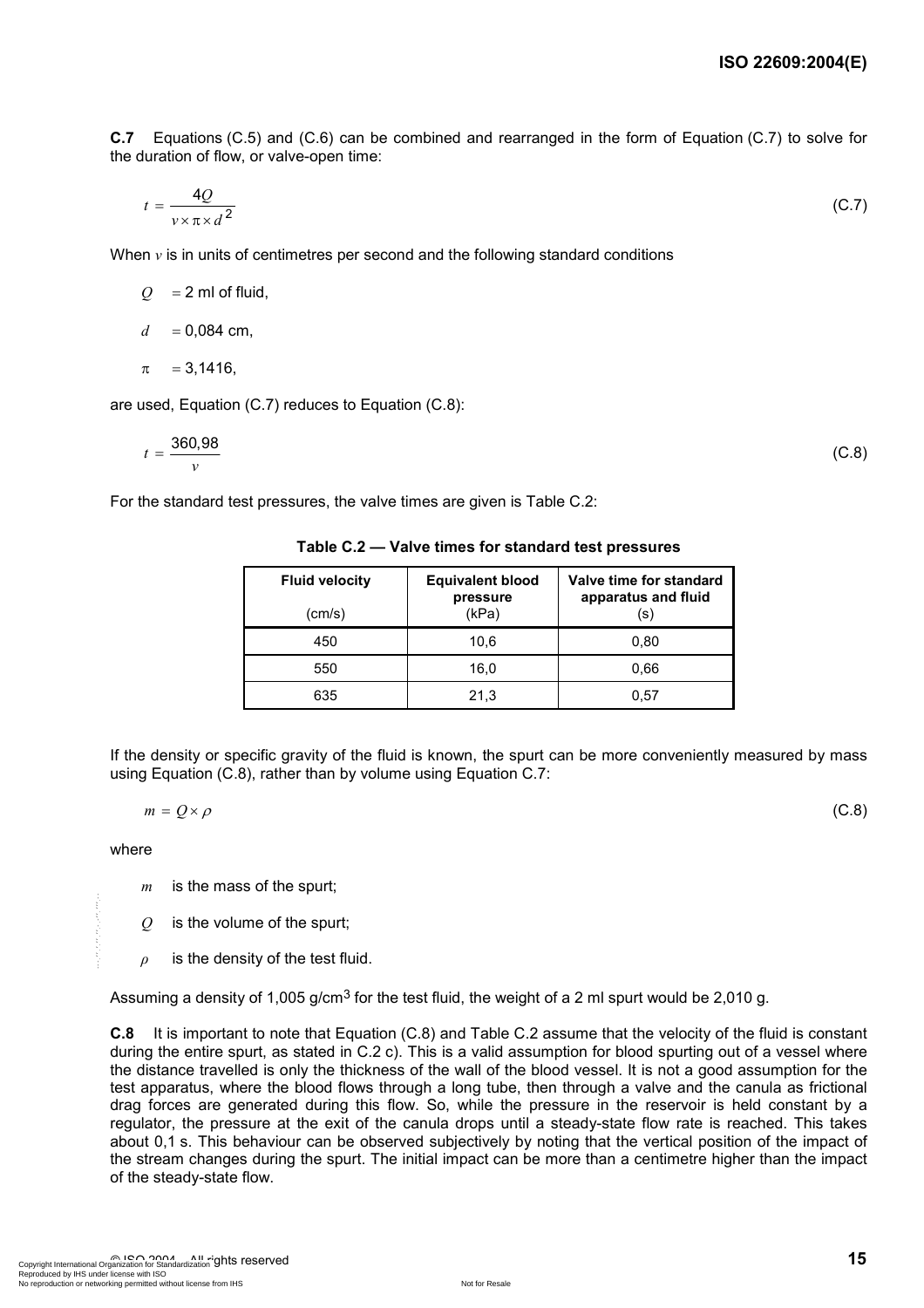The change in the height of the impact during the spurt can be used to ensure that only the steady-state flow impacts the specimen mask by aiming the stream through a small hole (0,5 cm in diameter) in a plate between the canula and the mask. If the stream is aimed such that the steady-state flow passes through the hole, the higher-velocity part of the stream will be blocked, as it will hit the plate above the hole.

Equation (C.7) can be combined with Equation (C.8) in the form of Equation (C.9) and used to estimate the velocity of the steady-state flow:

$$
m_2 - m_1 = \frac{1}{4} \left( v \times \rho \times d^2 \right) \left( t_2 - t_1 \right) \tag{C.9}
$$

where

 $m_1$  is the mass of fluid delivered in time  $t_1$ ;

- $m<sub>2</sub>$  is the mass of fluid delivered in time  $t<sub>2</sub>$ ;
- $t_1$  and  $t_2$  are times long enough to ensure the flow has reached steady state (> 0,1 s).

Equation (C.9) can be rewritten as Equation (C.10):

$$
(m_2 - m_1) = \frac{v(t_2 - t_1)}{C}
$$
 (C.10)

where

$$
C = \frac{4}{\rho \times \pi \times d^2} \tag{C.11}
$$

Note that from a practical standpoint, the application of these equations is further simplified if *t* 2 is set to 1 s greater than  $t_1$ , in which case the time portion drops out as  $t_2 - t_1 = 1$ .

When *m* is expressed in grams and *v* in centimetres per second and the following standard conditions

 $d = 0.084$  cm,  $\rho = 1,005$  g/cm<sup>3</sup> (the density of the test fluid not whole blood), --`,,,`,,-`-`,,`,,`,`,,`---

are used, then  $C = 179,55$ .

The value of *C* should be recalculated for fluids with specific gravities less than 0,995 or more than 1,015 (1 %); or for canula with an inside diameter other than 0,084 cm.

Equation (C.11) and the appropriate value for *C* can then be used to build a table of targets and limits for the differential spurt masses for specified velocities using the standard apparatus (see Table 2).

**C.9** In practice, the pressure of the fluid reservoir is adjusted until the differential mass of the spurts is within the limits for the desired velocity. The steady-state stream is then aimed through the hole in the targeting plate. The differential weight of the stream passing through the hole is also checked against the limits to ensure that the stream is properly aimed.

**C.10** The amount of fluid reaching the mask through the targeting plate is then set by weighing the fluid passing through the targeting plate and adjusting the valve timer to achieve the target volume. For 2 ml of a test fluid with a density of 1,005  $q/cm<sup>3</sup>$ , 2,01 g of fluid should pass through the targeting plate.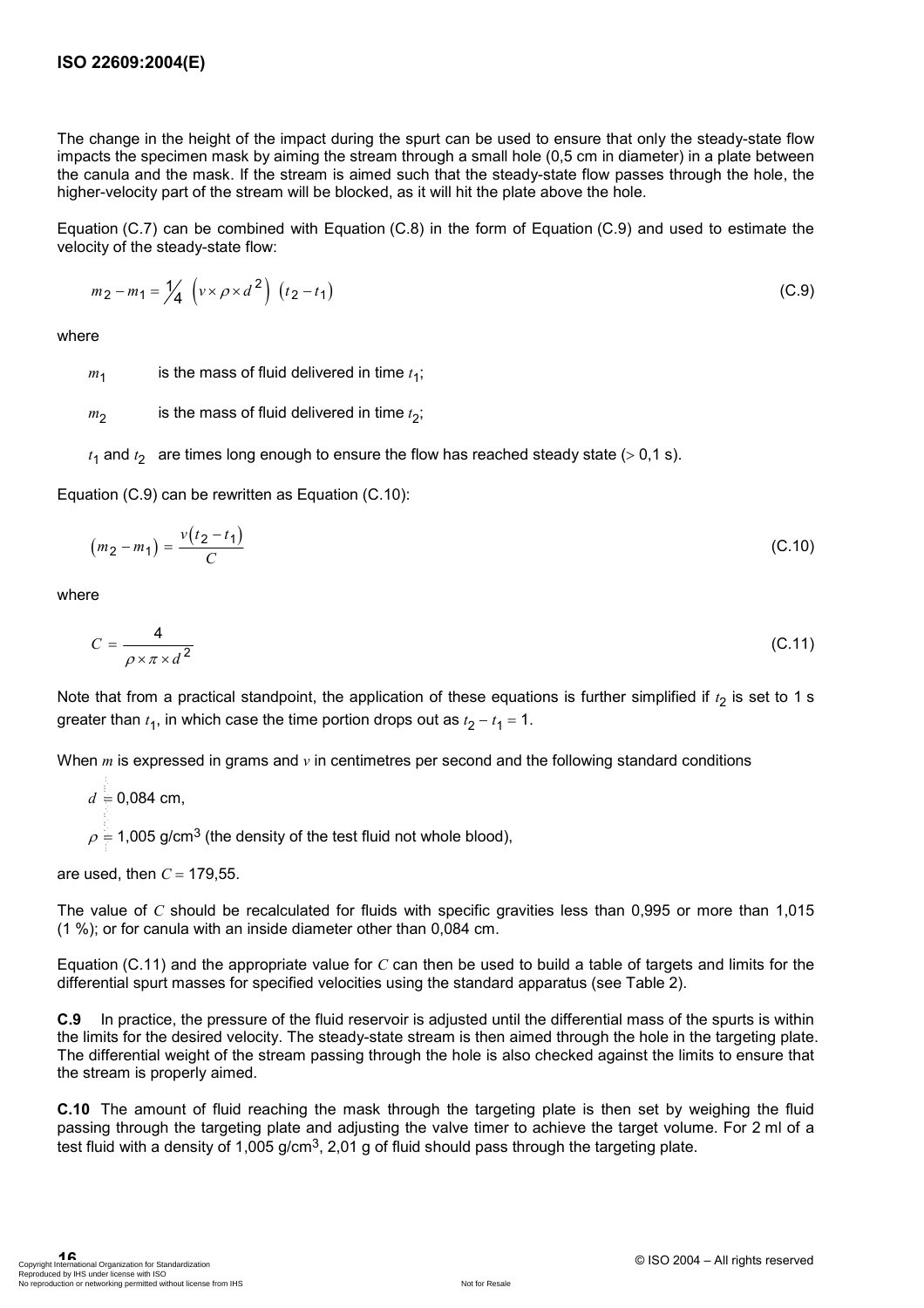## **Bibliography**

- [1] LENTNER, C., Ed., *Geigy Scientific Tables*, Volume 1 Units of Measurement, Body Fluids, Composition of Blood, Hematology, Somatometric Data (1984) Medical Education Division, Ciba-Geigy Corporation, West Caldwell, NJ
- [2] BARACH, P. G., CULLEN, B. F. and STOELTING, R. K. *Handbook or Clinical Anesthesia*, J. B. Lippincott Co., Philadelphia (1994) Appendix A
- [3] TELFORD, G. L. and QUEBBEMAN, E. J. *Assessing the Risk of Blood Exposure in the Operating Room*, American Journal of Infection Control, (**21**/**6**) December 1993, pp. 351-356
- [4] ASTM F1862-00a, *Standard Test Method for Resistance of Medical Face Masks to Penetration by Synthetic Blood (Horizontal Projection of Fixed Volume at a Known Velocity)*
- [5] ISO 16603, *Clothing for protection against contact with blood and body fluids Determination of the resistance of protective clothing materials to penetration by blood and body fluids — Test method using synthetic blood*
- [6] ISO 16604, *Clothing for protection against contact with blood and body fluids Determination of resistance of protective clothing materials to penetration by blood-borne pathogens — Test method using Phi-X-174 bacteriophage*